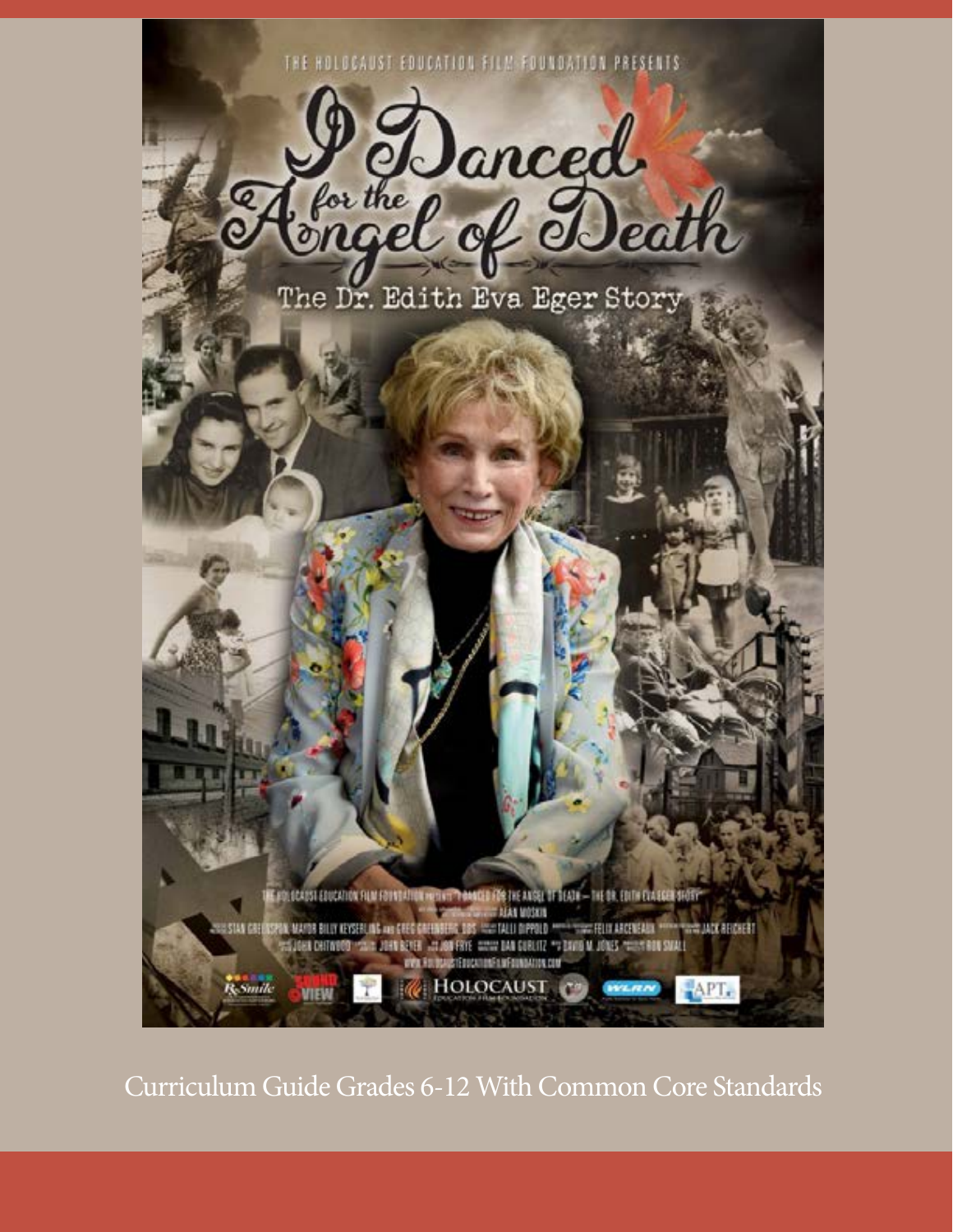# **Introduction**

Dear Educators,

In 2015, we opened the Stan Greenspon Holocaust and Social Justice Education Center at Queens University of Charlotte. My vision for the Center was that every person have access to learn the lessons of the Holocaust. I believe that it is important to know this history in order to examine our own behavior and work to make our communities places that promote honor and respect for all people, especially the marginalized and outcast. Five years later, we are thrilled with the feedback and support you have given to us!

Thanks to our partnership with The Holocaust Education Film Foundation, we are able to extend our impact nationally. We worked diligently to create meaningful lessons from Dr. Eger's story. We are proud to present this guide to you.

The guide is for students from grades six through twelve. Every lesson aligns with Common Core Standards for Reading, ELA and History/Social Studies. The handouts provided may be used electronically and allow students to interactively complete the assignment. If you prefer to print these resources, the interactive fields will not show.

After surviving the Holocaust, Edith Eva Eger went on to earn her PhD. Out of respect for her accomplishment and recognition of her status, the guide refers to her as Dr. Eger in the lesson procedures. To remind the students that she was just a teenage girl during the Holocaust, we suggest that you refer to her as Edie or Edie Eger when speaking with your class. All handouts use this form of Dr. Eger's name.

Thank you, from the bottom of my heart, to you our educators, for your dedication to keep the memory of the Holocaust survivors alive by connecting them to the lives of your students.

With Gratitude, Stan Greenspon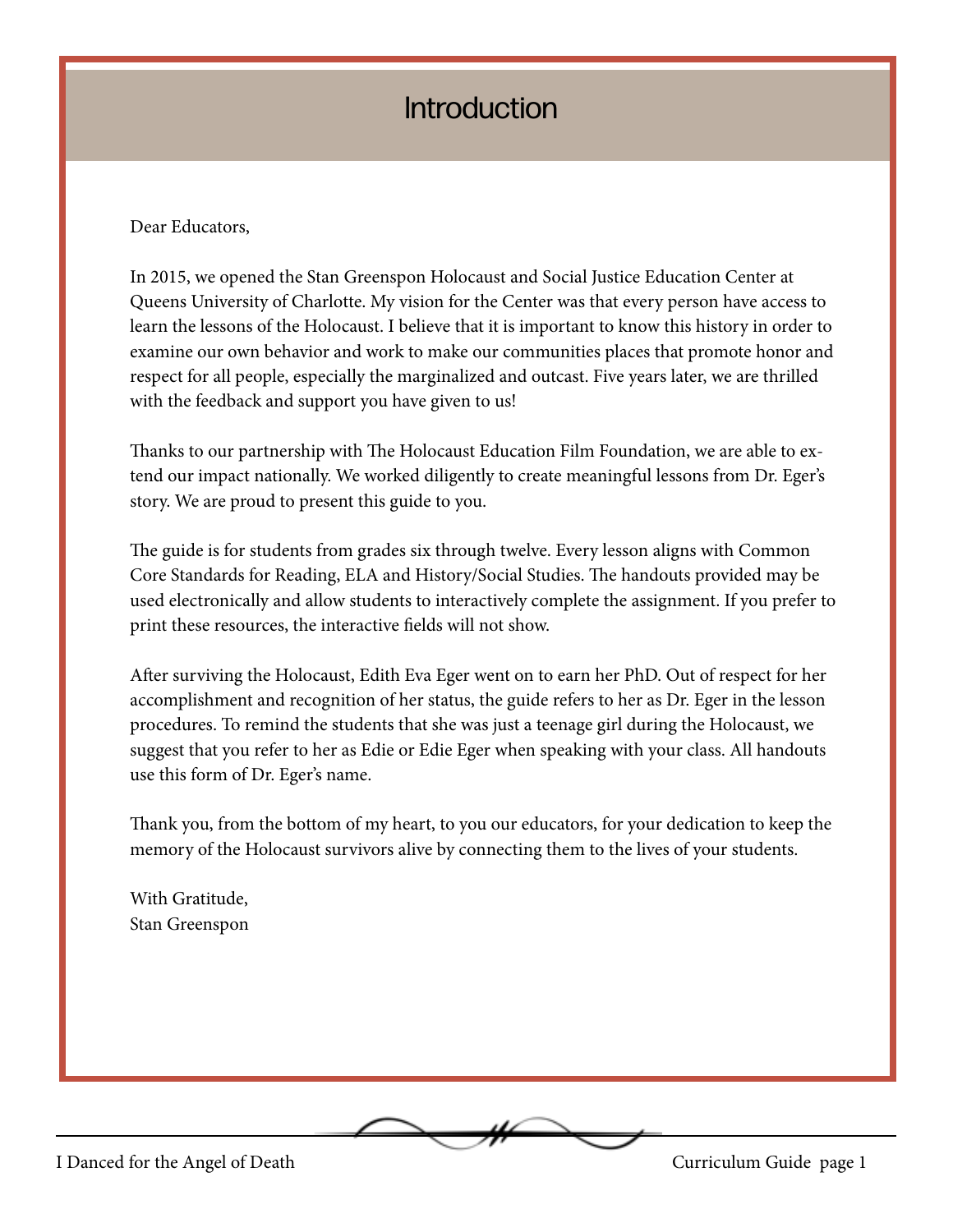# Curriculum Guide Lessons

# Overarching Theme:

Choices — Everyone has them; everyone makes them for different reasons; each individual choice affects persons and communities.

# Outline:

#### **Before Viewing the Film**

Lesson 1: An Introduction to the Holocaust in Hungary Mini theme — How did Hungary's history influence the decision to collaborate with Germany?

#### **After Viewing the Film**

Lesson 2: Collaborate or Resist? Mini theme — There are a variety of factors that influence choice, but in the end it is our personal decisions that help or hurt others.

Lesson 3: Friendship in the Camps Mini theme — Individualism vs. Collectivism

Lesson 4: The Stories of the Past Are Our Stories Mini theme — Holocaust testimony, history, and writings are filled with themes that continue to shape our lives and our society.

Lesson 5: The Value of Oral History

Mini theme — Preserving individual stories deepens our understanding of past events and helps us make more informed choices in the present.

Lesson 6: Victim or Survivor?

Mini theme — The words we use to explain our experiences have an effect on the way we see ourselves and the way society sees us. Some words and ideas make us stronger while others tear us down. Learning how to exercise personal choice and choosing the words we use are key to resilience after trauma.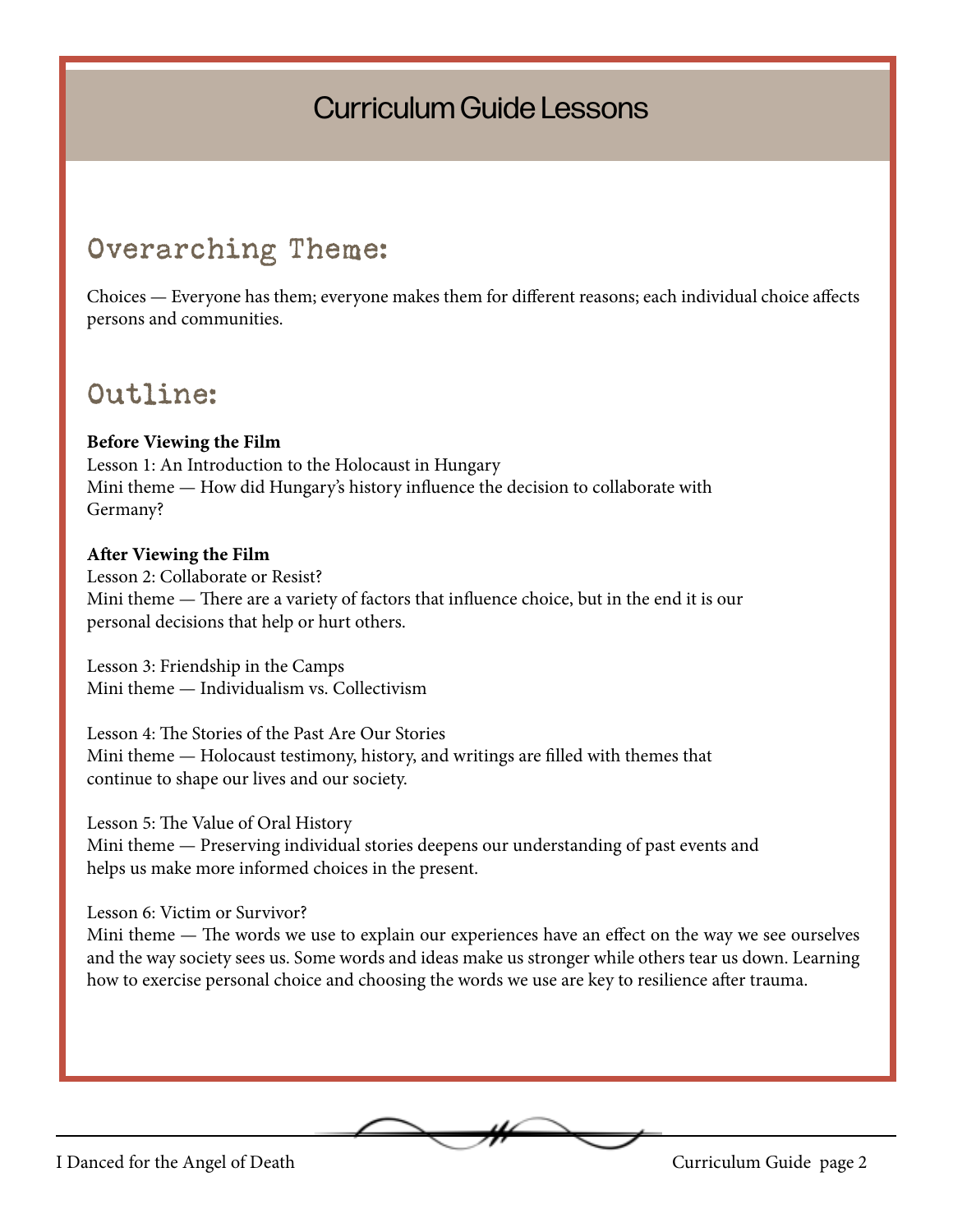# Before Viewing Film Clips:

Six million Jews were murdered during the Holocaust. One and a half million of those were children.

Both of these numbers are too large for most adults to comprehend in any meaningful way. For students, it is even more difficult.

One of the most effective ways for students to learn the lessons of the Holocaust is to listen to a survivor share their story. It is an intimate experience that creates a lasting connection between the storyteller and the audience members.

Dr. Edith Eger shared her story with tens of thousands of students and educators over the past thirty years. During her talks, she transforms the overwhelming largeness of the Holocaust into one person's experience of prejudice and hatred. Throughout her story, Dr. Eger reminds us that we all have choices and those choices matter.

Before you watch Dr. Eger tell her story in the film clips, use Lesson One to help you prepare your students for what they will see and hear.

By working through this lesson, students have an opportunity to situate Dr. Eger's story within the larger context of World War II and antisemitism in Hungary. The lesson includes a brief background of the events that led to Hungary's partnership with Germany during World War II and a timeline of antisemitism in Hungary.



"Listen. We don't know where we're going. We don't know what's going to happen. Just remember, no one can take away from you what you've put in your mind."

*Dr. Edith Eger*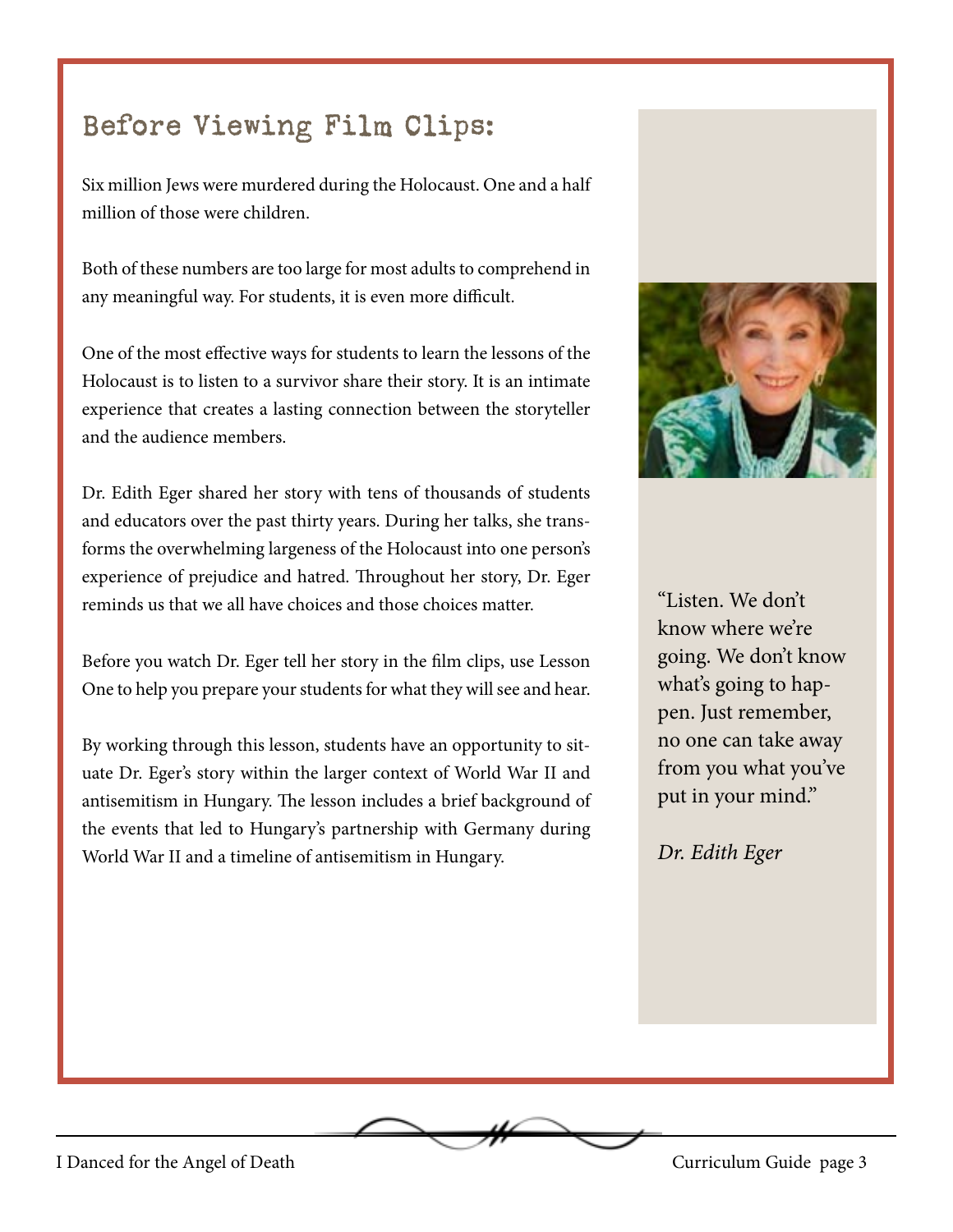#### Overview:

Hungary was an ally of Germany in World War I. After the war, Hungary lost territory and suffered economic hardship. Many Hungarians believed the Nazi propaganda that the Jews were responsible for their defeat in WWI. As the Nazi party rose to power in Germany, many in Hungary saw an opportunity to regain status in Central Europe by working with Hitler's government.

#### Procedures: Opener Tell the class:

*Today we are going to get ready to watch the story of Dr. Edith Eger, a Holocaust survivor born in Hungary in 1927. In order to understand some of the things Edie talks about in the film, we will take a look at Hungarian ideas about Nazism and Judaism during that time. So, we will explore a bit of Hungarian history!* 

*Why? Because ideas and beliefs that exist in a society do not form overnight. A nation's ideas and beliefs about different people are rooted in the distant past and take shape as leaders and individuals make choices about themselves and others.*

*First we will investigate the existence of antisemitism in Hungary's history and the consequences of Hungary's involvement in World*  War I. After that, we will look briefly at Hungary's involvement *in World War II. When we are finished, you should have a better understanding of the social conditions that existed when Edie was growing up and came face to face with Nazism.* Common Core:

### Key Understandings:

- Governments are made up of individuals whose choices influence laws and actions.
- Governmental laws and actions shape societal beliefs and impact individual lives.

#### Key Questions:

- What impact did antisemitism in Hungary have on the way Hungarians chose to treat the Jews after 1939?
- What factors influenced Hungarian leaders to decide to ally with Germany in World War II?

- CCSS.ELA-LITERACY.CCRA.R.1
- CCSS.ELA-LITERACY.CCRA.R.7
- CCSS.ELA-LITERACY.RH.11-12.2
- CCSS.ELA-LITERACY.SL.6.1, 7.1, 8.1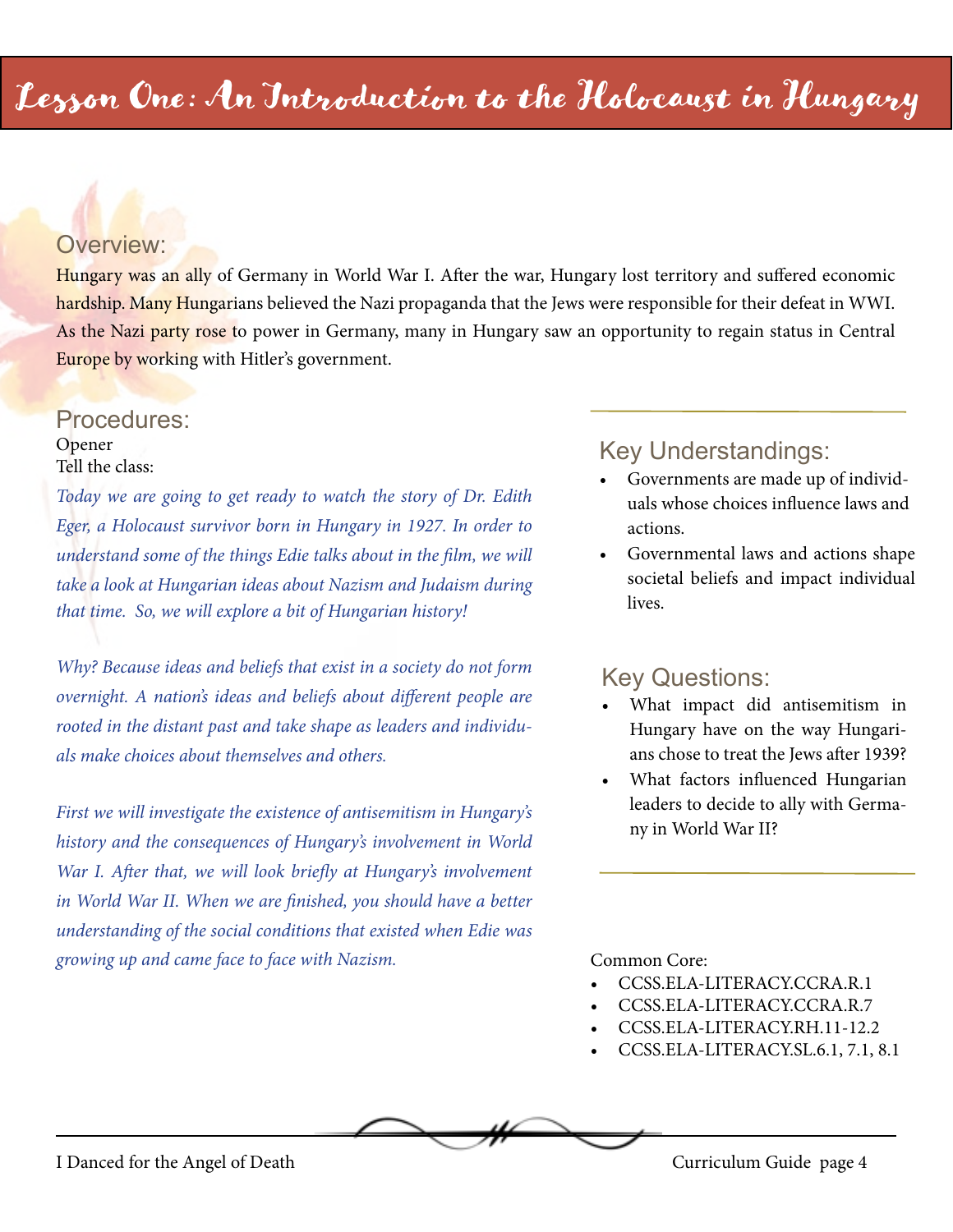#### Activity One: Timeline of Antisemitism

- 1. Hand out the timeline of antisemitism in Hungary. Ask students to read through the timeline and annotate as follows:
	- *Underline things that seem familiar to you. - Circle things that are surprising to you.*
- 2. Pair or group students and give them five-six minutes to discuss their annotations and answer the question:

*Do you think this history helped create a social environment that allowed for discrimination against Jewish people? Explain your answer.*

3. Re-group and spend five-six minutes hearing from small groups. Keep a list of ideas shared on a large sheet of paper or on a virtual whiteboard. Tell the class that you'll be revisiting the list at the end of the lesson.

\*Make sure the students address the role of the government in encouraging or discouraging discrimination through legislation.





We were able to discover an inner strength we could draw on — a way to talk to ourselves that helped us feel free inside, that kept us grounded in our own morality, that gave us foundation and assurance even when the external forces sought to obliterate us. "I'm good," we learned to say. "I'm innocent. Somehow, something good will come of this."

 *Dr. Edith Eger*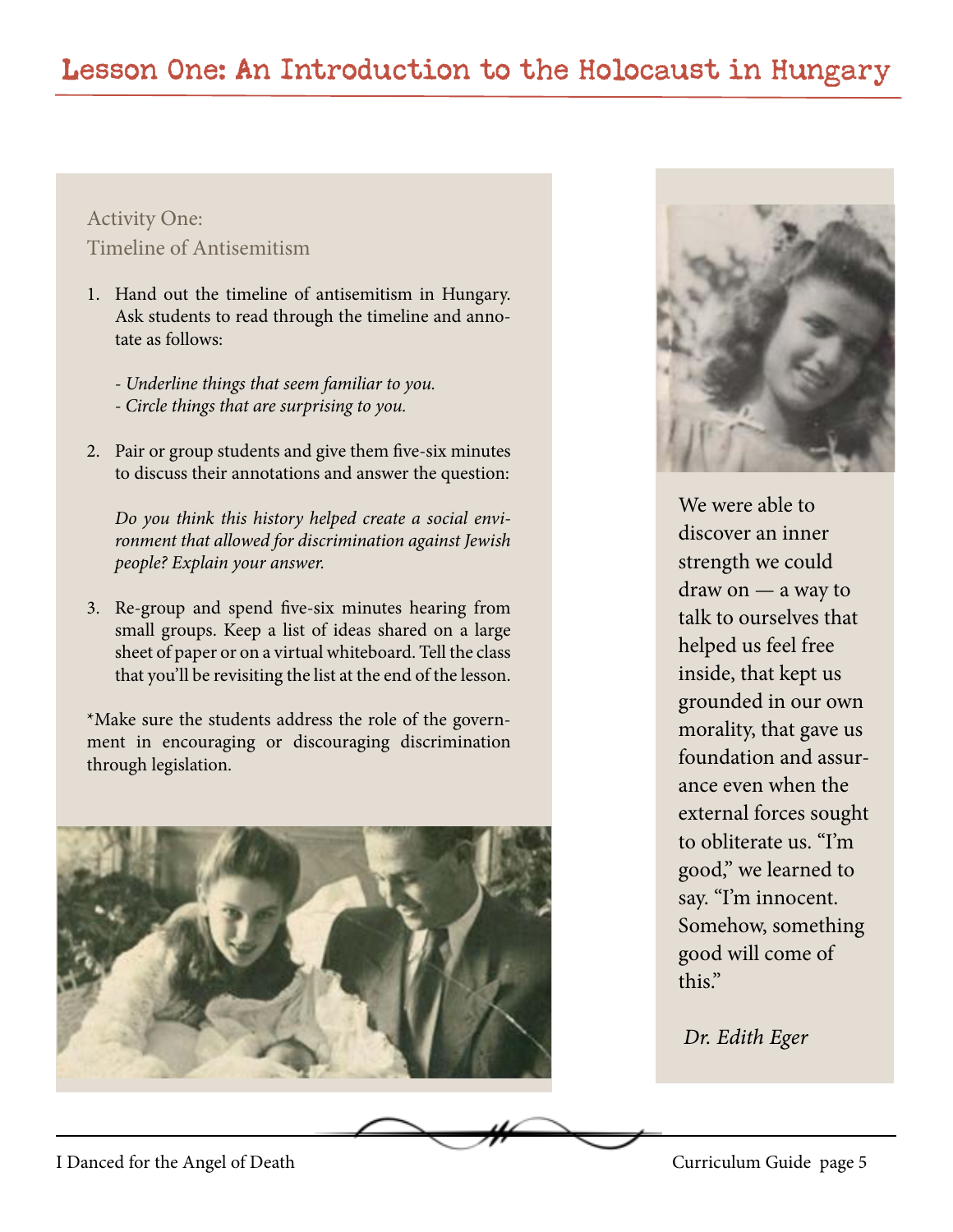# Lesson One: An Introduction to the Holocaust in Hungary

Activity Two Hungary and the World Wars

- 1. Explain to the class that you are going to evaluate the choices made by the Hungarian government before and during the two world wars. Remind the class that the antisemitism they read about on the timeline influenced the leaders making the decisions.
- 2. Read through the passage titled "Choosing Sides" as a class. As you read, keep in mind that Dr. Eger was born during the time between the wars.
- 3. After reading, have students consider the choices made by the Hungarian governmental leaders during this time period by asking the following questions:
	- *• What were the main factors that led to the allyship between Austria-Hungary and Germany in World War I?*
	- *• How did Hungary's history of antisemitism support the narrative that blamed the Jews for the loss of World War I?*
	- *• What were the main factors that led Hungary to choose allyship with Germany in World War II?*

#### Bringing it all together

Recap the lesson by telling the class: *When we watch Edie's story, keep in mind that her experience was shaped by hundreds of years of history. Throughout those years, individuals made decisions about what they would believe about the Jewish people. Neighbors made decisions about how they would treat their Jewish neighbors. People who had never met a Jewish person made judgments based on lies and stereotypes.*

*Some of the very antisemitic individuals rose to positions of power in the government. They took with them* 

*their antisemitic ideas and exercised their power to create laws and policies. These policies isolated the Jewish people in Hungary, gave a stamp of approval to stereotypes, instituted systemic discrimination, and resulted in the death of hundreds of thousands of Hungarian Jews.*

*As you watch Edie's story, think about how stereotypes and prejudice affect the way we think today and how that is expressed in our community, state, and national decisions.*



It's the first time I see that we have a choice: to pay attention to what we've lost or to pay attention to what we still have.

*Dr. Edith Eger*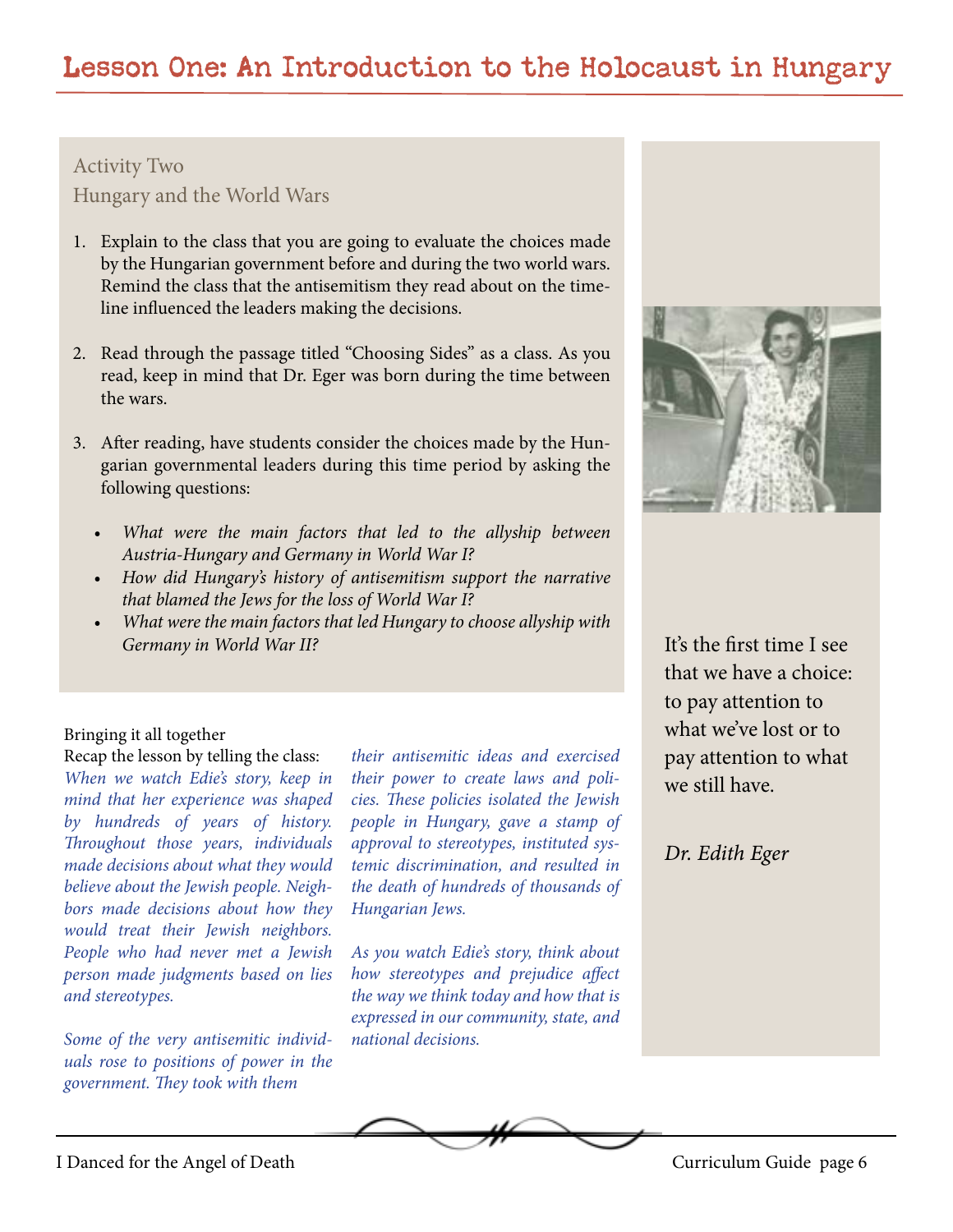# After Viewing the Film:

Watching the testimonies of Holocaust survivor Dr. Edith Eger and camp liberator Alan Moskin can be a very moving experience. Listening to vivid testimony might bring up painful memories of injustice. Watching people who lived through extraordinary times recount their stories can also inspire us to acts of compassion. As educators, you will need to navigate these potential reactions with your students.

Watching Dr. Eger's story with teenagers often raises a question that deserves a good answer: "What does this have to do with me?" It is with this question in mind that we created the following lessons. Each lesson addresses one of the themes in Dr. Eger's film in ways that bring it back to the lives of the students.

**Lesson Two** helps students take a look at the choices different people made when faced with the opportunity to resist or collaborate with the Nazis. Students examine personal choices and their effects on the community.

**Lesson Three** explores the experience of friendship in the camps where Dr. Eger was imprisoned and the value of a network of support. The lesson ends with the class doing a compare and contrast of individualism and collectivism.

**Lesson Four** explores how the history of the Holocaust is still relevant to us today. The lesson allows students to explore timeless social themes using found poetry.

**Lesson Five** dives into the difference between textbook history and oral history. Students will be assigned the task of collecting oral history from someone in their family or community.

**Lesson Six** takes a look at how words hold the power to shape how we see ourselves and those around us. Students will examine personal experiences that exemplify this process and commit to using words that build rather than destroy.



 . . . competition and dominance get you nowhere, cooperation is the name of the game; to survive is to transcend your own needs and commit yourself to someone or something outside yourself. For me, that someone is Magda.

*Dr. Edith Eger*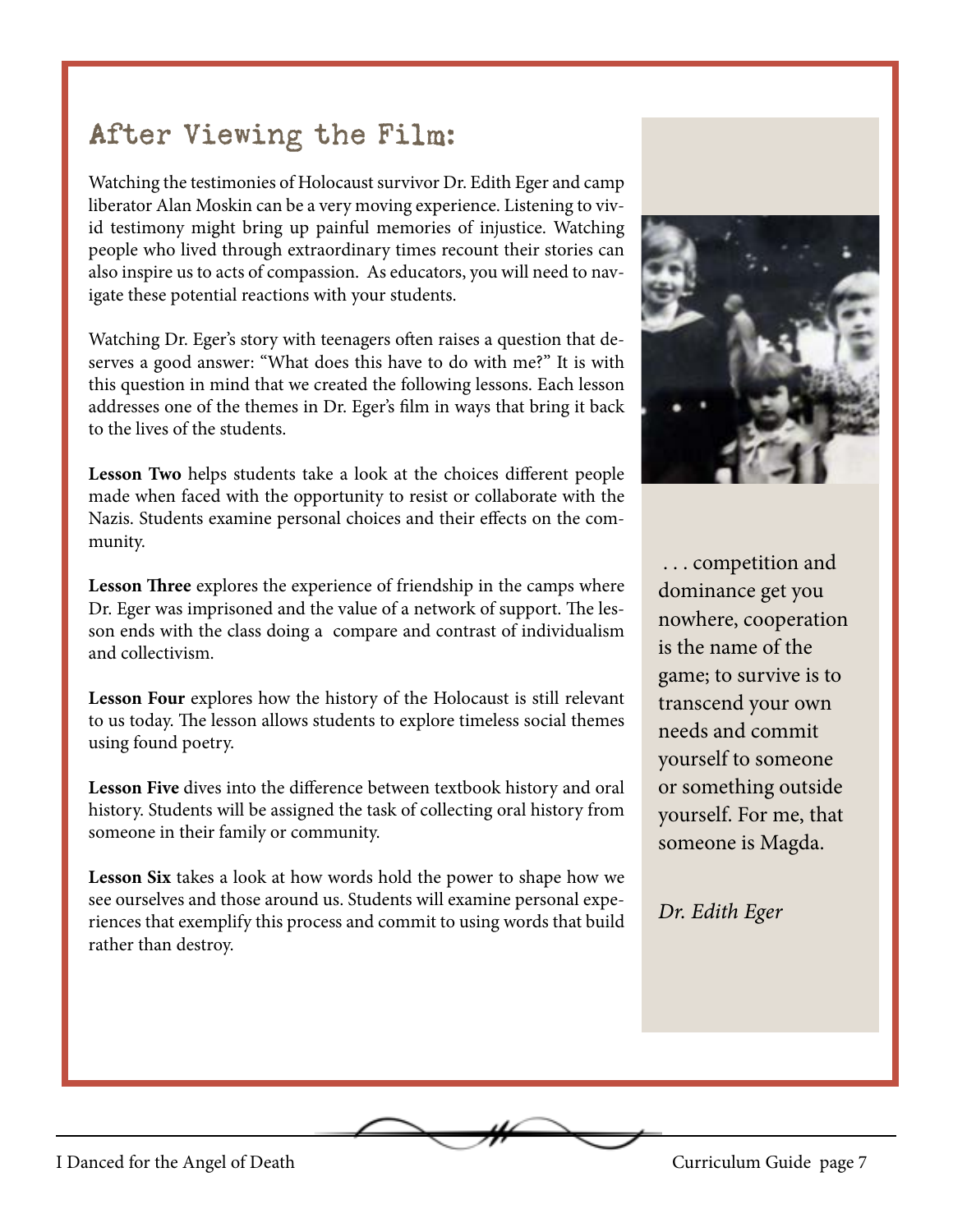# Lesson Two: Collaborate or Resist

# Overview:

Hitler was appointed chancellor of Germany on January 30, 1933. On April 7, 1933, the first anti-Jewish laws were enacted in Germany. From that time on, Jews and non-Jews lived with rapid social changes and growing fears of what was to come. Nazi actions forced people to decide whether they would be a perpetrator, collaborator, resistor, rescuer, or bystander. Individuals chose how they would respond based on personal, social, economic, and political factors. Individual actions often had effects that went far beyond what the person intended. We still face these choices, on a smaller level, in our lives today.

#### Materials:

- 1. Handouts
- 2. The Secret Student Resistance to Hitler: [The White Rose: https://www.youtube.com/watch?](https://www.youtube.com/watch?v=ZtOKRsF6Rr0 ) v=Z[-tOKRsF6Rr0](https://www.youtube.com/watch?v=ZtOKRsF6Rr0 )
- 3. Partisans: Through the eyes of the Soviet Newsreel: https://www.youtube.com/watch?v=ue7k1rkkxEg

#### Procedures:

1. Hand out the vocabulary list for this lesson or write the vocabulary on the board or other place the students can easily see.

#### 2. Opener

#### Tell the students:

*Edie's story is filled with different types of people who behaved in different ways when the Nazis were in power. Some people joined the Nazi organization and committed acts of violence against the Jews and other Nazi targets. These people are called perpetrators. Some people cooperated with the Nazis by allowing them to hurt or kill innocent people. These people are called collaborators. Some people stepped up and protected those who were being persecuted. These people are called upstanders. Some people saw what was happening and chose to do nothing. These people are called bystanders.*

# Key Understandings:

- Individual choices are influenced by many factors. Every individual choice impacts a larger community.
- "Bystanding" is a choice that always helps the perpetrator.
- Students can learn to make better choices by anticipating and evaluating outcomes.

# Key Questions:

- What enabled some Jewish people to stand up to the Nazis while others did not?
- What factors influenced people to collaborate with the Nazis?
- How do individual acts of kindness or harm impact the larger society?

#### Common Core:

- CCSS.ELA-LITERACY.CCRA.SL.1
- CCSS.ELA-LITERACY.CCRA.W.4
- CCSS.ELA-LITERACY.RH.6-8.7
- CCSS.ELA-LITERACY.RH.9-10.3
- CCSS.ELA-LITERACY.RH.11-12.7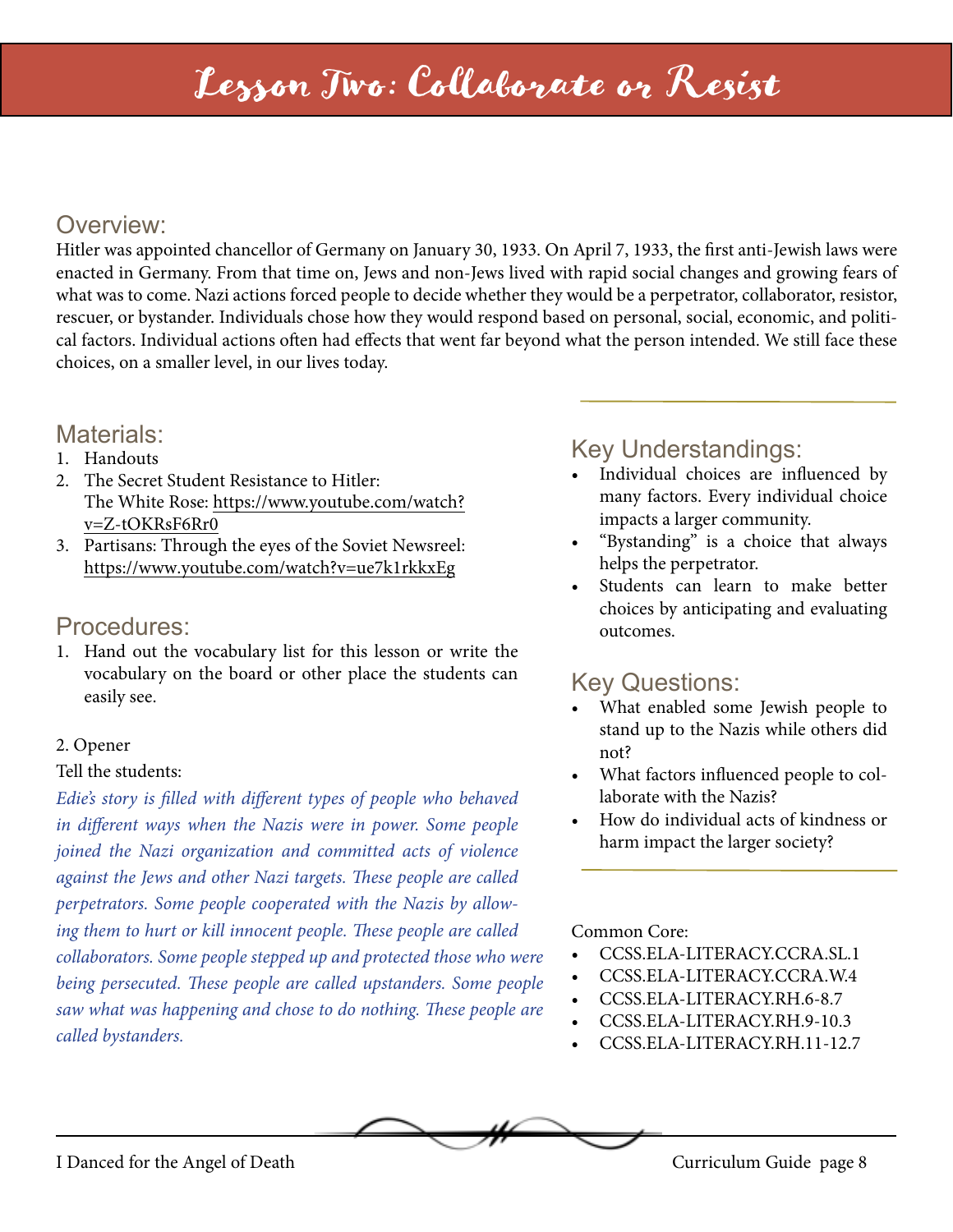#### *Lesson Two Continued*

*Perpetrators and collaborators chose to inflict harm upon those targeted by the Nazi regime in small and large ways. They chose, for many different reasons, to act in ways that hurt Jews and other targeted groups. Through their actions, these groups worked to isolate, persecute, dehumanize, and eventually kill the Jewish people that came under Nazi rule. Many of these people were interviewed after the Holocaust. Some had remorse. Many said they would do it again.*

*Upstanders chose to do something to stop or diminish the effect of the Nazi policies against the Jews. They offered resistance in many ways. Some refused to join the Nazi youth parties or serve in the army. Others published written works denouncing the Nazis and tried to build up a larger resistance among the population. Some committed acts of sabotage. Then there were those who rescued Jews and other targeted people by hiding them, creating false papers, or smuggling them out of danger. When interviewed after the Holocaust, the majority of upstanders stated they were only doing what they knew had to be done and they would do it again.*

*The bystanders are a more complicated group. These people saw the violence and discrimination and chose* 

*to do nothing. Bystanders did not actively perpetrate violence. They did not actively support Nazism and its hateful ideology. They simply said and did nothing and went about their lives. The reasons they gave for doing nothing are complex and varied. When interviewed after the Holocaust, many of them stated that they wish they had done something because they knew what was happening was wrong.*

3. If you cannot watch the entire film, watch clips 1 and 2, found here [https://www.stangreensponcenter.](https://www.stangreensponcenter.org/educator-programs-and-resources/ ) [org/educator-programs-and-re](https://www.stangreensponcenter.org/educator-programs-and-resources/ )[sources/.](https://www.stangreensponcenter.org/educator-programs-and-resources/ )

4. After the film, ask students for feedback on the film or any questions raised by the film. After you have listened and answered what you can, tell the class it is time to move on and unpack Edie's story further.

5. Choose one (or both) of the following activities. The first activity looks more closely at the roles of perpetrator, collaborator, bystander, and upstander through close reading of events from Dr. Eger's life. The second activity explores the role of upstander by looking at two very different stories of resistance.



To be passive is to let others decide for you. To be aggressive is to decide for others. To be assertive is to decide for yourself. And to trust that there is enough, that you are enough.

*Dr. Edith Eger*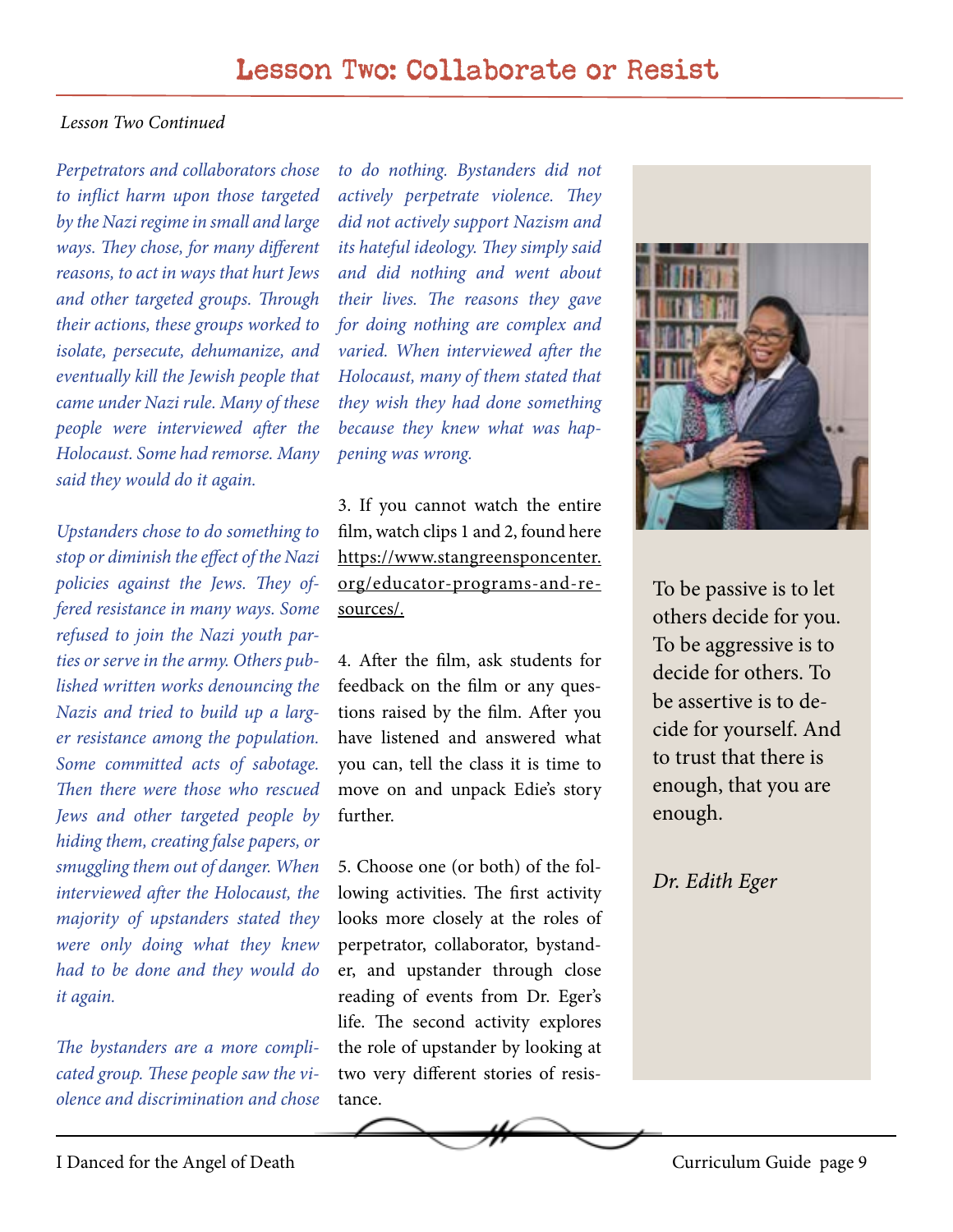#### Activity One: Choices and Consequences

- 1. This activity asks students to evaluate five different events in Dr. Eger's story. They will use the text to make inferences about motivation of the different people involved with the event. Students will understand that motivation to act is influenced by both internal and external factors. Students will also realize that individual actions then become factors that determine the motivation of others.
- 2. Break students into pairs or groups of three. Give each pair or group one of the handout readings.
- 3. Tell the class:

*We are now going to read through different accounts of events that happened to Edie during her life under Nazi rule. Some of these are events we saw in the film clips we just watched. Others are from parts of her life not shown in the documentary. Each account contains different people who chose to act in ways that harmed or helped Edie and the other Jewish people who came under Nazi rule during the Holocaust.* 

*Your group must identify each person in the account and answer a few questions about their actions. The questions ask some factual information (i.e., what was their name?, what did they do?) and some critical thinking questions (i.e., what do you think motivated their action? How free were they to act?). You must answer all the questions fully.*

- 4. Hand out the event descriptions, allow 10 minutes for the groups to work and then reconvene as a large group. Give each group time to summarize the event and report their group's answers.
- 5. When all the groups are finished, reflect with the following questions:
- *• How did the level of freedom influence the person's action? How does your level of freedom to act influence your choices? Give a specific example.*
- *• What motivations were most common among the perpetrators? In your opinion, what kinds of actions in our school community are rooted in similar motivations?*
- *• Look at this statement: A bystander is basically a collaborator. Do you agree or disagree with this idea? Explain.*

OPTIONAL USE: Assign these for homework or individual written reflection.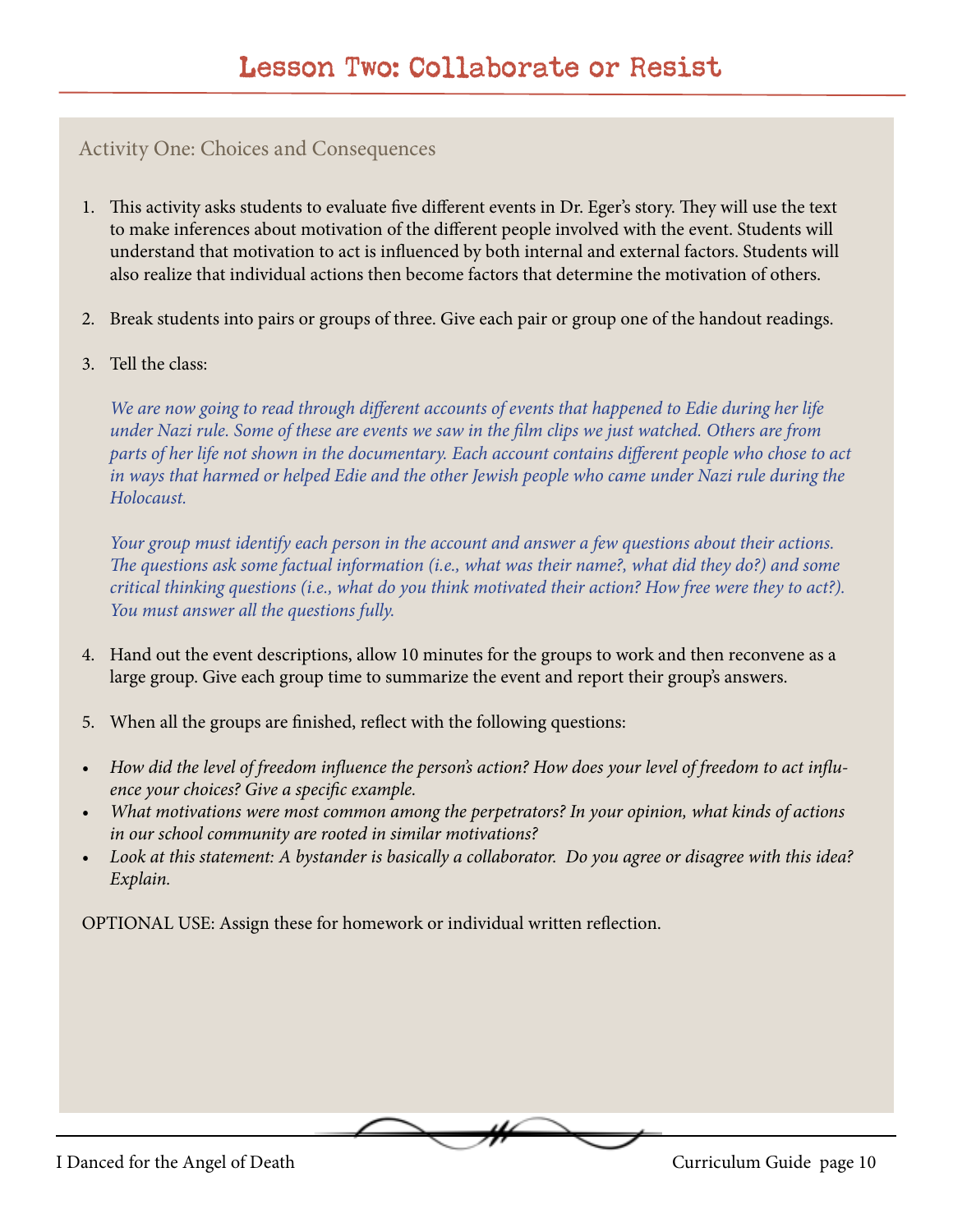# Lesson Two: Collaborate or Resist

#### Activity Two: Planning to Resist

Upstanders came in two main forms during the Holocaust: resisters and rescuers. Resisters were people who, at great personal risk, acted in a variety of ways to oppose those in power. Rescuers were those who actively helped members of persecuted groups escape the actions of the perpetrators. They were ordinary people who became extraordinary people because they acted in accordance with their own personal belief systems while living in an immoral society. In many cases, they were also members of the targeted group.

Thousands survived the Holocaust because of the choices made by resisters and rescuers.

\*Pull up the two videos using the links in the "Materials" section. Have them ready to go before you begin.

1. Tell the class:

*In this activity, we will watch two different stories of resistance. The White Rose was a group of German teenagers who tried to warn other Germans about the dangers of Nazism through the printed word. The Jewish Partisans were groups of Jewish men and women who escaped Nazi round-ups and fought the occupation with guns and bombs. The Jewish Partisans also rescued other Jews from the ghettos in the areas where they operated.*

*Each of the stories shows different ways that people had access to what Facing History and Ourselves calls "Levers of Power."1 In a literal sense, a lever is a tool that allows one to pick up or move something much heavier than could be lifted without it. In other words, a lever allows someone to use a small amount of force to have a big impact. We are going to watch two different stories of resistance. As you watch each story, think about what individuals or groups used that, by itself, was a small thing but made a big impact.*

*<sup>1</sup>*[https://www.facinghistory.org/holocaust-and-hu](https://www.facinghistory.org/holocaust-and-human-behavior/strategies-making-difference )[man-behavior/strategies-making-difference](https://www.facinghistory.org/holocaust-and-human-behavior/strategies-making-difference ) 

- 2. Show the films, pausing between the first and second, to remind students to be thinking about the levers of power.
- 3. Break the class into two groups. One group will evaluate the White Rose and the other will evaluate the Jewish Partisans. The two groups can work on the evaluations individually or as smaller pairs or groups — whatever works best for your class.
- 4. Hand out the "Resistance and Levers of Power" worksheet and go over the levers of power to make sure the students understand the activity. Allow eight minutes for the students to work.
- 5. Have individuals or groups share out.
- 6. Finish with a wrap up discussion about how access to levers of power was, and still is, the most crucial element when people attempt to enact change in our world, whether on a local, national or global level. During the Holocaust this access was denied to the Jewish people and other targeted groups, which made it very difficult to stand up for themselves. This was part of the Nazi plan. When those with access shared with the Jewish people, the Jews showed that they were extremely capable of resisting and even rescuing others.

The issues of injustice in our world today often result from lack of access by oppressed groups to today's levers of power. If we have access to those levers, it is our job to make sure everyone else also has the same level of access.

TAKING IT FURTHER: Assign students a longer-term project that requires them to evaluate how they can use levers of power available to them now (social media, influential friends/school leaders/ community leaders/family friends, local businesses, local government, schools, nonprofits, etc.) to enact positive change in the school or community. This will require them to first identify how injustice exists in those communities and what they would need to do to confront and dismantle the injustice.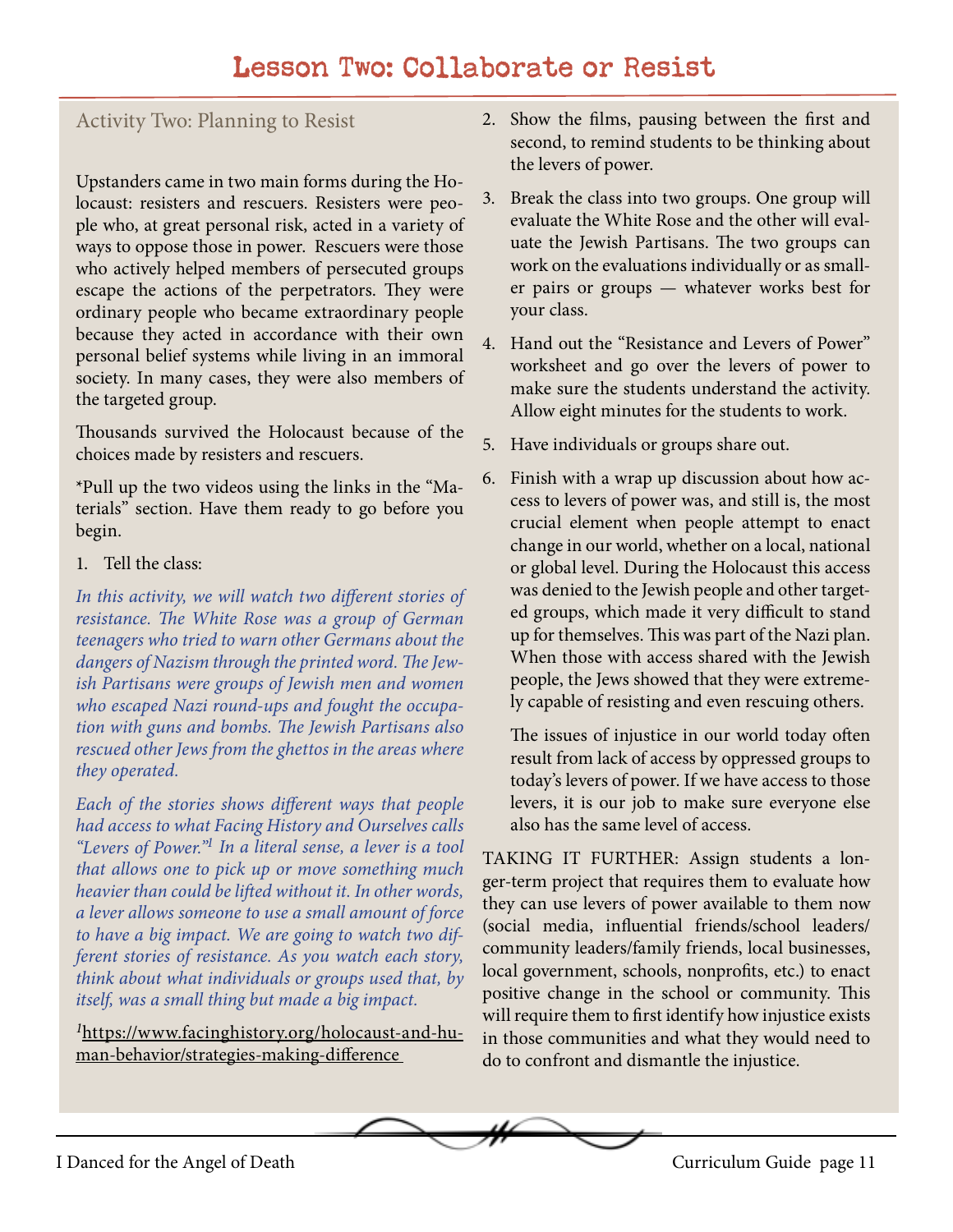# Lesson Three: Friendship in the Camps

# Overview:

Throughout the narrative of Dr. Eger's time at the different camps, she repeatedly talks about the friendships among the inmates. She remembers how they would sit around at night, constantly hungry, talking about their favorite recipes. She speaks about how the girls helped one another during difficult times. In her book and during other interviews, she speaks about "fashion shows" the inmates would hold, using their uniforms, blankets, and other scraps of fabric. Other female survivors share their memories of skits and plays they created as well as recitations of poetry and short stories. All of these activities show how women in the concentration camps derived great strength from their friendships. The authors often mention that inmates who only took care of themselves usually did not fare well. This lesson helps students recognize the importance of their own friendships.

#### Materials:

- 1. Enough thank you cards and envelopes for each of your students to have one.
- 2. Postage to mail the cards (when other teachers did this, the school provided the postage. The school's return address was used in case the mail was undeliverable.)
- 3. Video testimonies of Holocuast survivors explaining value of friendships:

Irene Fogel Weiss: [https://youtu.be/IpbB2hn7fPc?t=123](https://youtu.be/IpbB2hn7fPc?t=123 ) (English) 2:34

Sara Lebron: <https://youtu.be/S9IPejKWtgE>(Hewbrew with subtitles) 1:59

Bart Stern: [https://encyclopedia.ushmm.org/content/en/](https://encyclopedia.ushmm.org/content/en/oral-history/bart-stern-describes-the-role-of-friendships-in-survival-at-auschwitz) [oral-history/bart-stern-describes-the-role-of-friendships](https://encyclopedia.ushmm.org/content/en/oral-history/bart-stern-describes-the-role-of-friendships-in-survival-at-auschwitz)[in-survival-at-auschwitz](https://encyclopedia.ushmm.org/content/en/oral-history/bart-stern-describes-the-role-of-friendships-in-survival-at-auschwitz) (English) 2:09

Blanka Rothschild: [https://encyclopedia.ushmm.org/con-](https://encyclopedia.ushmm.org/content/en/oral-history/blanka-rothschild-describes-the-role-of-sharing-and-friendship-in-surviving-the-lodz-ghetto )

[tent/en/oral-history/blanka-rothschild-describes-the-role-](https://encyclopedia.ushmm.org/content/en/oral-history/blanka-rothschild-describes-the-role-of-sharing-and-friendship-in-surviving-the-lodz-ghetto )

[of-sharing-and-friendship-in-surviving-the-lodz-ghetto](https://encyclopedia.ushmm.org/content/en/oral-history/blanka-rothschild-describes-the-role-of-sharing-and-friendship-in-surviving-the-lodz-ghetto )

(Accented English with subtitles available) 1:33

# Key Understandings:

- Showing kindness to other inmates was an act of resistance to the Nazi effort toward dehumanization of the Jews.
- Caring for another person can help a person maintain hope during difficult times.

# Key Questions:

- How did resisting the Nazi attempt at dehumanization provide hope to Edie and other camp inmates?
- How do relationships of mutual caring help individuals overcome their own personal struggles?

Common Core: CCSS.ELA-LITERACY.CCRA.SL.2 CCSS.ELA-LITERACY.CCRA.SL.4 CCSS.ELA-LITERACY.RH.6-8.4 CCSS.ELA-LITERACY.RH.9-10.9 CCSS.ELA-LITERACY.RH.11-12.2 CCSS.ELA-LITERACY.RH.11-12.6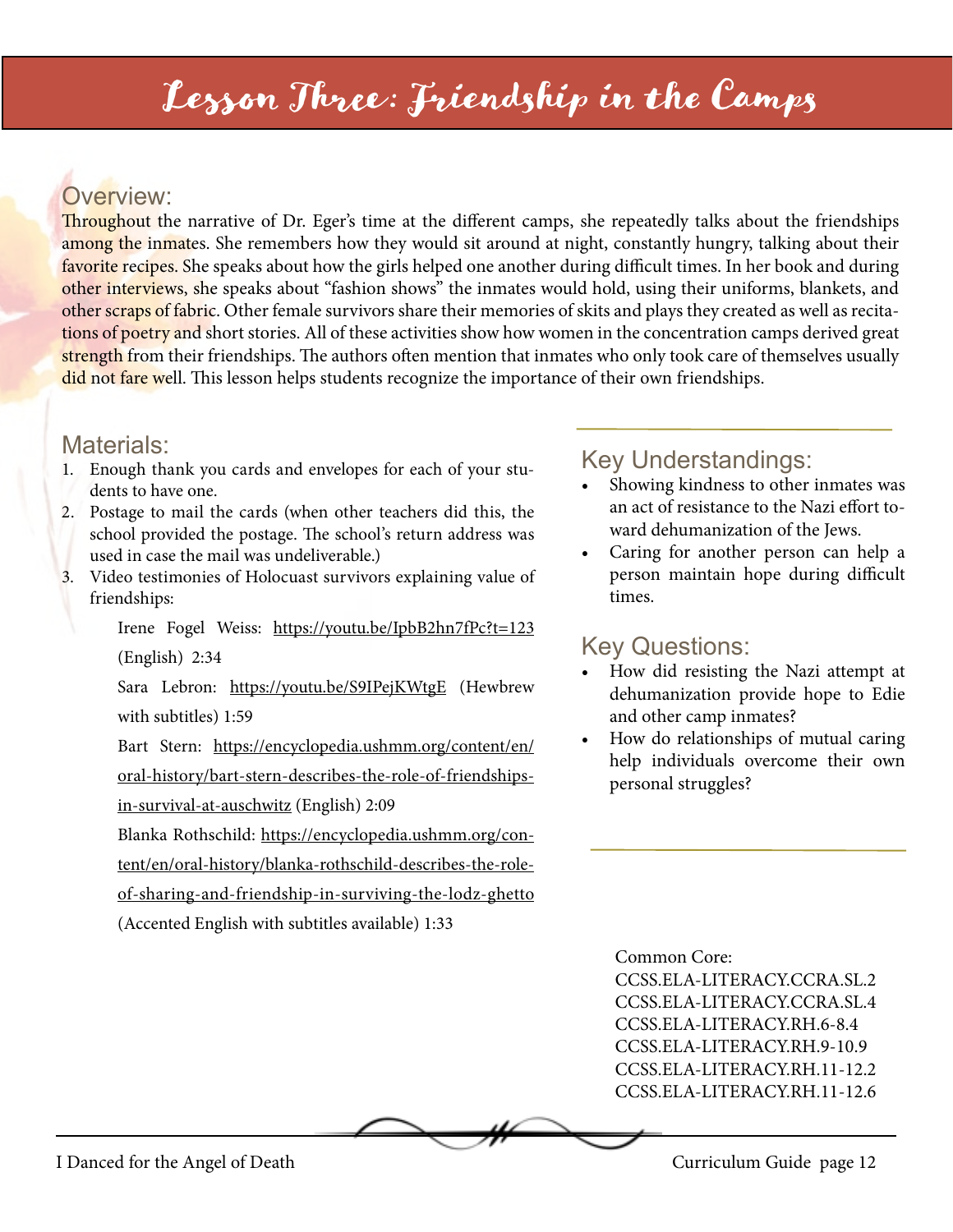#### Procedures:

\*Before class, pull up the video testimonies using the links in the "materials" section.

1. Opener

Tell the class:

*In Edie's story, she often speaks about friendship. Over and over she explains that her friendship with her sister, Magda, kept hope alive in her and gave her the strength to go on when all she wanted to do was give up. She also shared stories of how friendships with other women were important to survival.*

- 2. Ask the class to recall the story Dr. Eger told about dancing to Dr. Mengele. As they recall the story, make sure they recall the bread that he gave to Edie and how she shared it with her bunkmates.
- 3. If no one has already made the connection, ask the class to share their thoughts about how that one act of kindness and the friends she had came back to help Dr. Eger literally survive the death march. (The girls who made a chair out of their arms to carry her were the same ones with whom she shared the bread.)
- 4. Show the clips of other survivors sharing their stories of the importance of friendship in the Nazi camps.
- 5. Hand out the "Friendship in the Camps: Hope and Resistance" worksheet and allow students four minutes to brainstorm individually. Once the four minutes are up, have the students turn to one-two other class members and share results, adding ideas to their personal lists. (8 minutes)

Answers to #1 might include: isolating them from friends and family; taking their money, home, and possessions; putting them in ghettos; destroying their synagogues; encouraging the German people to hate them; depriving them of food and water and health care; calling them rats and other names; shaving their heads; taking their clothes and giving them prison uniforms; making them get a tattoo; making them do harsh and dangerous work; death marches; putting them in camps; beating them; killing them; treating them like animals; and not letting them clean properly (no showers, soap, toothbrushes).

Answers to #2 might include: the friends are going through all of it together; friends support one another; friends tell each other it will get better; being friends shows you are human; sharing with someone means you are not an animal; a friend can tell you that you do not look so bad; friends share their food; friends can help you when you're sick; friends remind you of who you really are; friends can help you think about other things good memories or life outside the camps; and friends can hide you sometimes.

- 6. Bring the class together and have groups list all of their answers for #2 on the worksheet on the board or a large piece of paper. Have the class look at the list and think about the testimony and Edie's film.
- 7. Tell the class:

*We have listened to the testimony of five Holocaust survivors. Each one*

*of them credits friendship as crucial to survival. If you keep looking and listening to the stories of people who have come through war and other genocide attempts, you will encounter this same theme of friendship. You will begin to realize that thousands, if not hundreds of thousands, of times, survival came down to the act of a friend, new friend or old friend. Now, think about all of the people who never told their stories. People who survived all different types of trauma and never talked about their experiences. I often sit and wonder how many of those stories must have involved the kindness of a friend at a moment of great need. True friendship is one of the greatest things in this world. It is one of the highest forms of humanity. And, we often pass it by. So, to close this lesson, you are going to write a thank you note to a friend who has helped you through a rough time in your life.* 

8. Hand out the "Thank You" worksheet and go through the directions. Allow students the rest of the class period to complete the activity. Collect the cards from the students and hold them until the students bring you an address.

\*In this day and age of electronic everything, having students physically mail a thank you note might seem absurd. However, the educators who have done this activity report that in about 90% of the cases, when the friend receives the note they contact the student. The student is amazed and the friendship is strengthened.

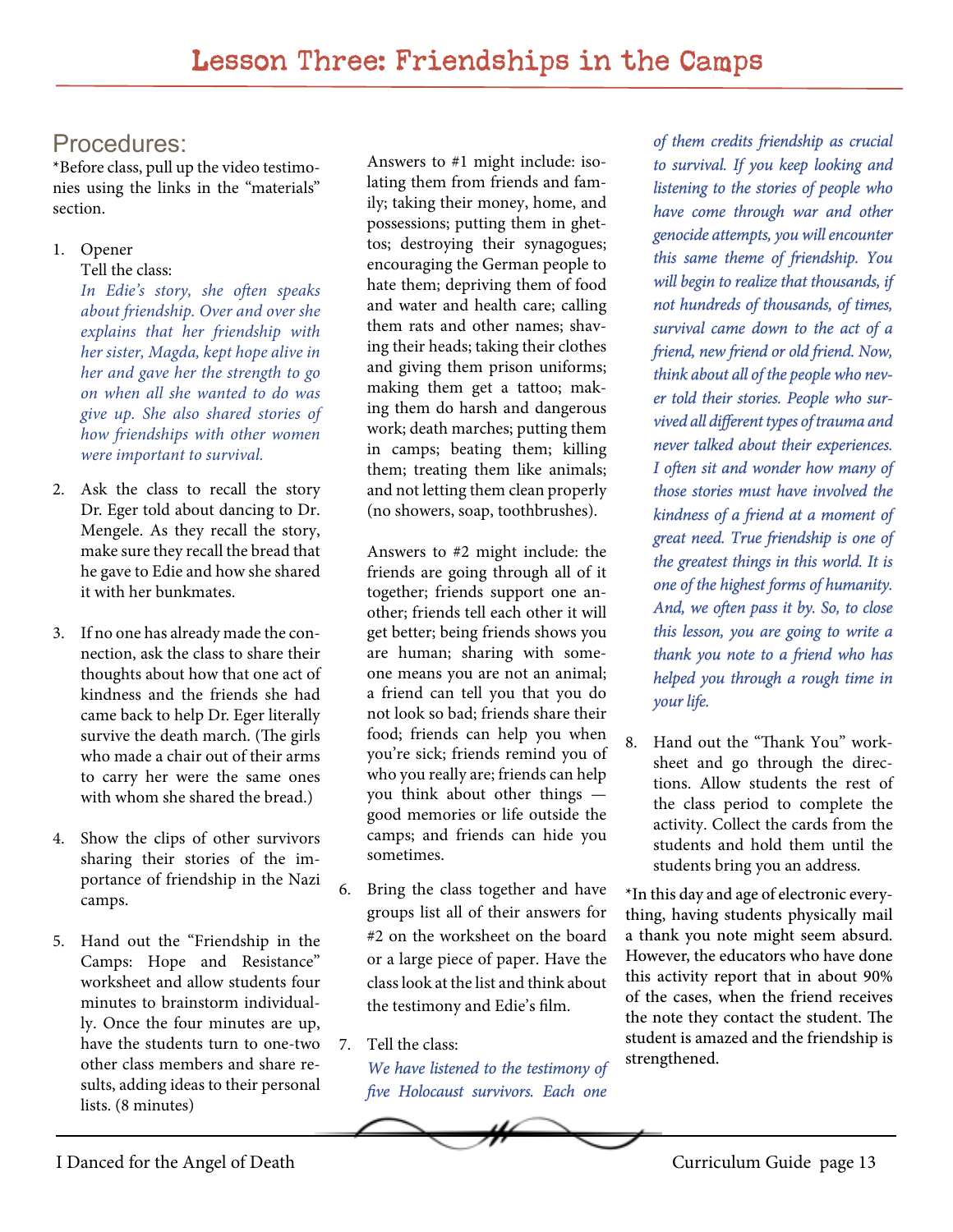#### Overview:

A traditional found poem is created using words that have been copied and rearranged from another text. It allows students to "find" meaningful pieces of the text and shape them into a new piece of writing to highlight a significant theme and meaning. Found poems come with no structural or grammatical expectations, which often results in even the most tentative writer creating a deeply impactful piece of prose. Creating a found poem from a Holocaust survivor's testimony can be a way to pay respectful attention to and honor his or her experiences. It can also help students recognize a specific theme as relevant to them today. Dr. Eger's story focuses on Choice, Power, and Hope. This lesson requires two 45-minute or one 90-minute class period(s).

#### Procedure:

\*NOTE: This lesson requires students to write a few things while they watch the film clip\*

1. Opener

Before you begin watching the film clip, ask students to have a sheet of paper and a pen or pencil ready. Tell students they will make a list while they watch Edie's story. This list can include words, phrases, or emotions they have while they watch the film. The list can also include things they see in the film that are interesting or impactful. (i.e., my list might include: choose, Edie smiles a lot, shaved heads, sad, cartwheels, soldier with a gun . . .)

- 2. Watch the entire film or, if time is limited, clip one is a good start. Watch here: [https://www.stangreensponcenter.org/](https://www.stangreensponcenter.org/educator-programs-and-resources/) [educator-programs-and-resources/](https://www.stangreensponcenter.org/educator-programs-and-resources/) (44 or 28 minutes)
- 3. Once the film is over, give students a few minutes to add to their list. Now, give the class five minutes or so to look through any of the materials you are currently using in your class (textbooks, novels, short stories, art, classroom posters, etc.) and add to the list they started while watching the film. The longer the list, the easier it will be to create the found poem.



# Key Understandings:

- Dr. Eger's life and experiences during the Holocaust are relevant to us today.
- Exploring historical events through the lens of found poems can help bring greater meaning to that history.

# Key Questions:

- How does word choice impact the meaning we try to convey in a piece of writing?
- What themes from Dr. Eger's life show up in our lives today? What makes those themes timeless?

Common Core:

CCSS.ELA-LITERACY.CCRA.SL.1 CCSS.ELA-LITERACY.CCRA.SL.4 CCSS.ELA-LITERACY.RH.6-8.2 CCSS.ELA-LITERACY.RH.9-10.9 CCSS.ELA-LITERACY.RH.11-12.2 CCSS.ELA-LITERACY.RH.11-12.6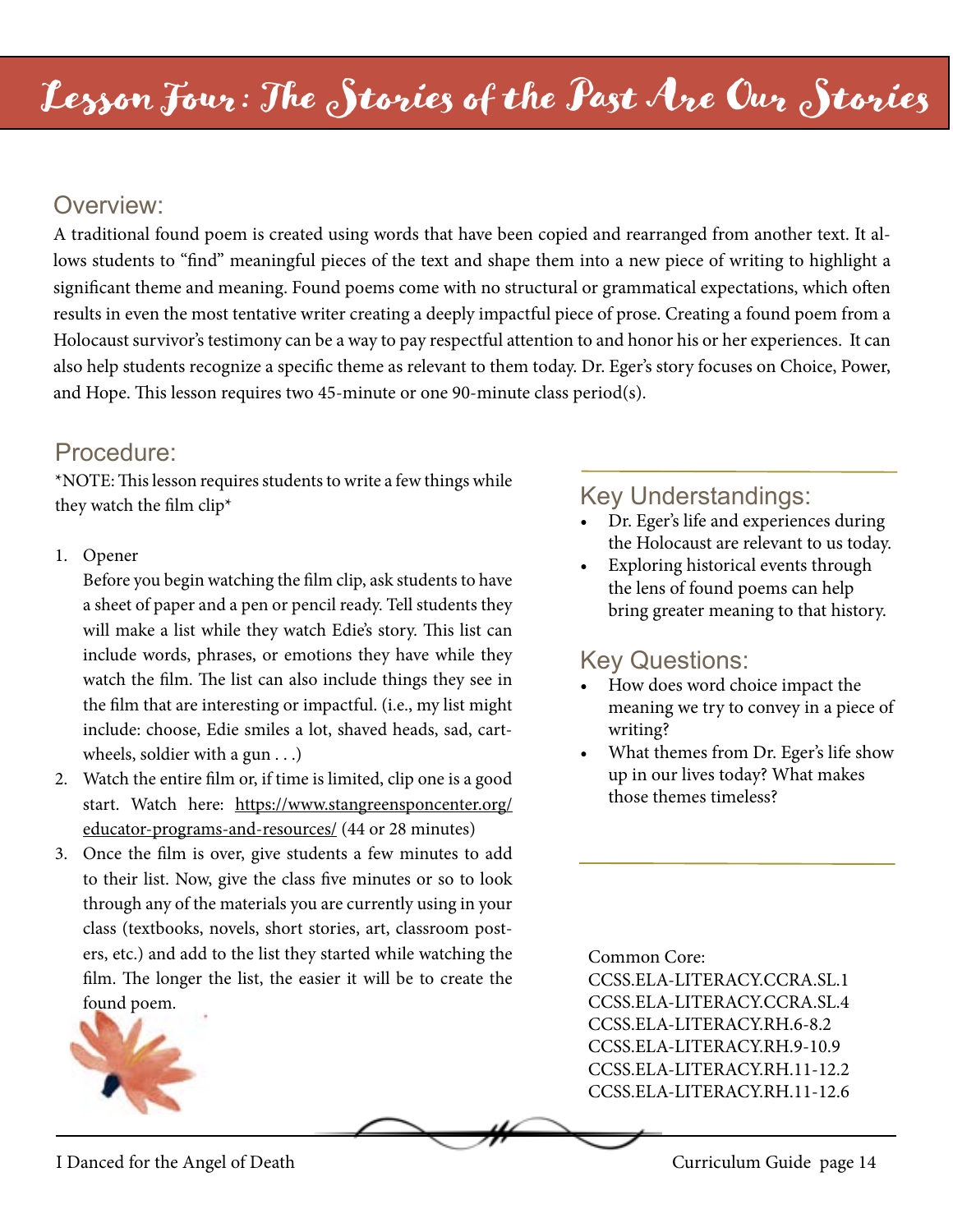#### *Lesson Four Procedure Continued*

4. Each student should now have a list that reflects their takeaway from Dr. Eger's story in relation to what they have learned in your class. The next step is to identify a theme and message that represents some or all of the language they have selected. Often it is helpful for students to do this step with a partner. Students can trade lists and describe the themes or main ideas they see in their partner's list. Explain to the class as follows:

*A theme is a broad concept such as "obedience" or "loyalty." A message is a specific idea they would like to express about this theme. For example, "decision making" is a theme. A message about decision making expressed by humanitarian Carl Wilkens is, "Every situation is an opportunity and every opportunity demands a decision."* 

5. Students are now ready to create their poems. Explain to the students:

> *One way you might do this is to write all the words and phrases on slips of paper so that you can move the slips around until you are satisfied with your poem. Remember that the poem should reflect the theme and message you identified.*

> *You will now use the words and phrases you collected to create your found poem. There is only one rule for this process: you may only use the words or phrases that appear*

*on your list. Seriously — you may not add prepositions, articles, or pronouns - nothing! You can repeat words or phrases that you collected. It is your choice. You do not have to use everything on your list. The poem does not have to rhyme!* 

- 6. Once the poems are finished, take time to share and reflect. Sharing can be done by asking students to read their poems to the class or by asking students to pass their poems for silent reading. For silent reading, ask students to pass the poem to their left, allow time for reading and then pass again to their left. Have students read the poem they've received, write a comment (students should sign their name to their comment), and then pass the poem again to the left for another comment. Depending on how much time you have, you might allow for three or four passes.
- 7. This activity can end with a final discussion or short reflective writing. Prompts you might use to structure this discussion/writing include:
	- *• What was it like to write this kind of poem?*
	- *• What strikes you about these poems?*
	- *• What do they have in common?*
	- *• How are they different?*
	- *• What surprised you when reading them?*



"When you can't go in through a door, go in through a window," our mother used to say. There is no door for survival... It's only windows. Latches you can't reach easily, panes too small, spaces where a body shouldn't fit. But you can't stand where you care. You must find a way.

*Dr. Edith Eger*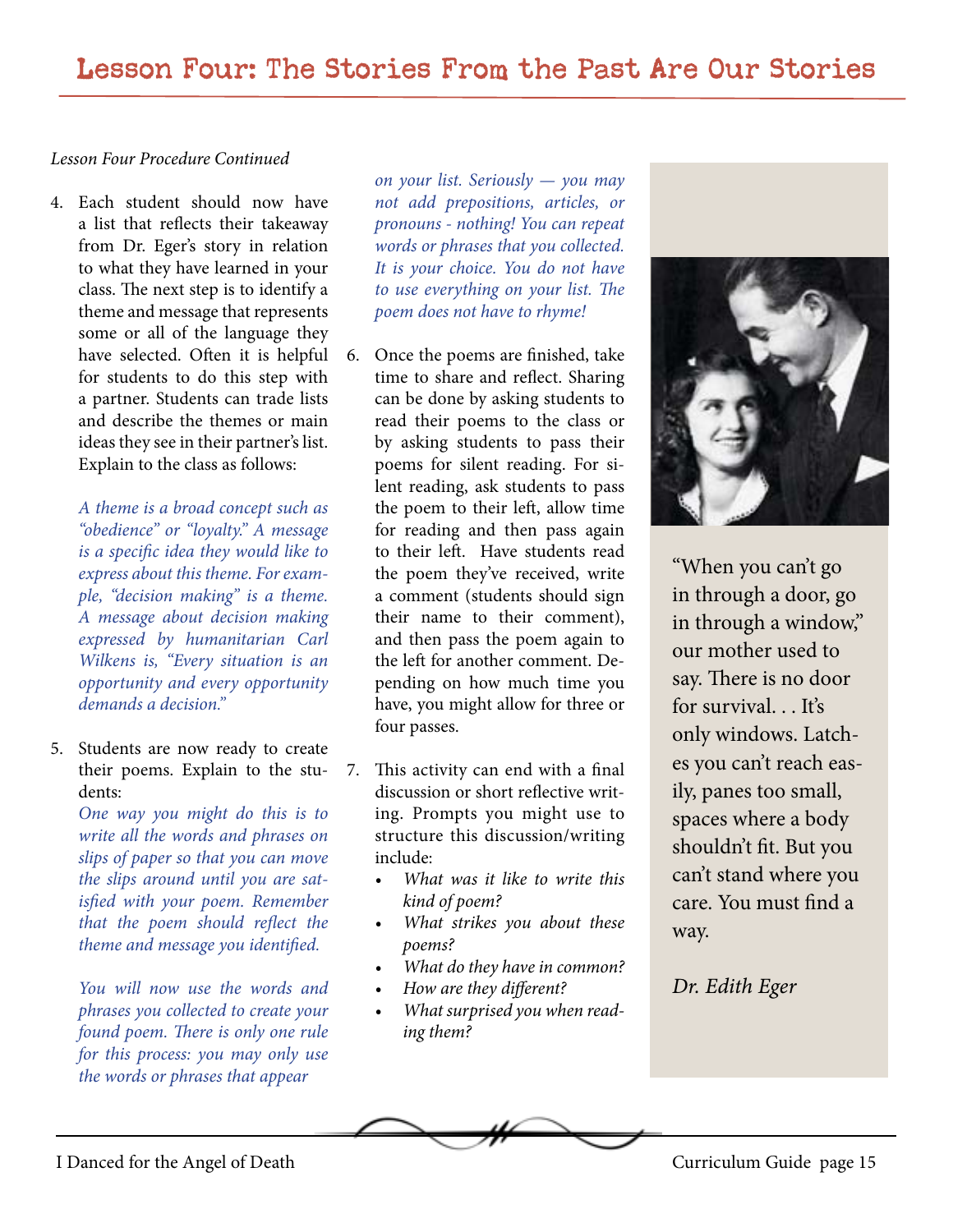# Lesson Five: The Value of Oral History

# Overview:

" . . . oral history might be understood as a self-conscious, disciplined conversation between two people about some aspect of the past considered by them to be of historical significance and intentionally recorded for the record. Although the conversation takes the form of an interview, in which one person, the interviewer, asks questions of another person, variously referred to as the interviewee or narrator, oral history is, at its heart, a dialogue." (http://historymatters.gmu.edu/mse/oral/what.html)

Dr. Eger's film is oral history. Although it contains factual information, it is presented to the audience entirely through her perspective. Viewers experience her emotions in the moment, through her facial expressions and vocal intonations, which brings a depth to the history of the Holcaust that is missing from a textbook or memoir. Listening to a Holocaust survivor often leaves people with questions and a desire to learn more. This is what makes oral history so powerful for students.

This lesson encourages that curiosity and provides the framework for students to conduct an oral history interview with someone from their family or community.

#### Materials:

- 1. Handouts
- 2. A way for students to record and edit interviews (computer, cell phone, etc.)
- 3. Optional: A secure platform on which to post edited interviews to share with the larger school community



#### Key Understandings:

- Oral histories enhance our understanding of recorded history.
- We are part of history. Our stories can shape and inform the society in which we live.

# Key Questions:

- How does oral history expand our understanding of historical events?
- How can listening to oral histories encourage us to seek out other perspectives about present day events?

Common Core: CCSS.ELA-LITERACY.CCRA.SL.1 CCSS.ELA-LITERACY.CCRA.SL.4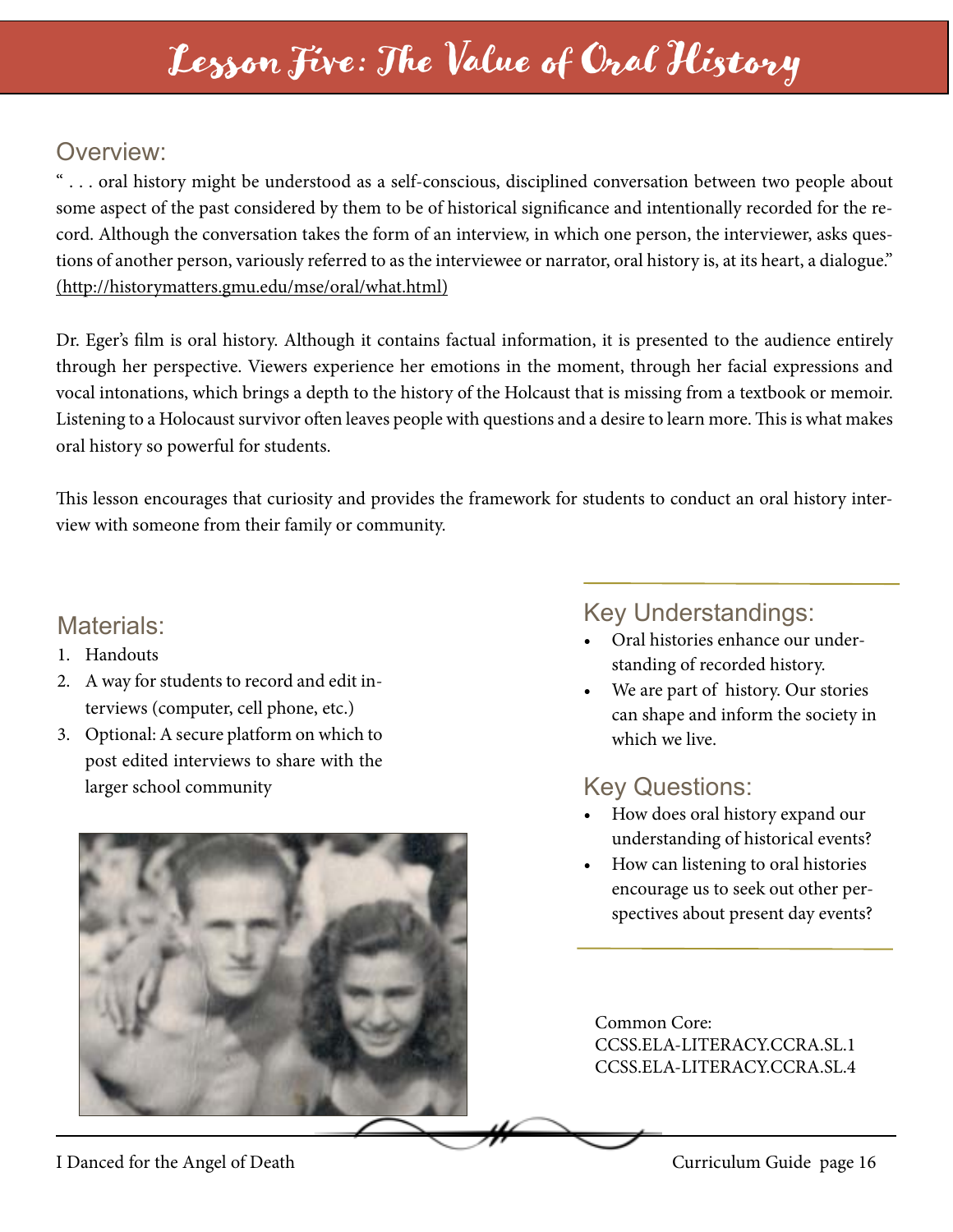Procedure:

#### **Watching the Film and Introducing the project: Day 1**

- 1. Watch the flim here: [https://www.stangreensponcenter.](https://www.stangreensponcenter.org/educator-programs-and-resources/) [org/educator-programs-and-resources/](https://www.stangreensponcenter.org/educator-programs-and-resources/) (48 minutes)\* Film can be viewed by students before the class in order to save time.
- 2. Tell the class:

*What we just watched is called oral history. It is Edie's personal recollections of the historical event we call the Holocasut. Although she shared things that are part of recorded history — we can find the information in textbooks or other written documents — she also shared events that are new and very personal. When she spoke to us in the film, Edie was emotional at times. She not only told us what happened, but she shared how it made her feel and how it impacted her. She told us how certain events interrupted her plans for the future and how others helped her build a new future. We do not learn all of the information about the Holocaust from Edie, but we do get a sense of how it was to live through that time. If we watched more oral testimonies from different survivors, our understanding of the Holocaust would become deeper and broader. Our ideas about the groups targeted by the Nazis would be attached to individuals and take on greater meaning. The more we hear, the more we would want to know. That is the beauty of oral histories. With that in mind, we are going to collect our own oral histories and share them with the class.*

- 3. Hand out the "Family Oral History Project" worksheet.
- 4. Read through the sheet with the class so that everyone understands what you expect from them.
- 5. Set the deadline for the raw interview to be completed and ready for editing based on your curricular timeline. Set the deadline for completed interviews at this time as well.

#### **Exploring the Project Requirements: Day 2**

- 1. Review what you accomplished yesterday. Answer any questions.
- 2. Work with the class to create a list of interview questions that everyone will use. This makes it easier for the students and easier for you. Limit the number of questions

based on how long you want the video to be. Based on the age and ability of your students, you may want to create a list of questions ahead of time.

- 3. Distribute the "Tips on how to Interview" handout and read through it with the class.
- 4. Spend the rest of class time allowing students to practice interviewing one another using the "tips" handout.

#### **Editing the interview: Day 2**

1. Tell the class:

*Today you will have the entire class period to edit the raw interview. Remember that the words of your narrator are important. Do not remove any answers they shared, even if you think it is unimportant. When editing, you can add titles to the interview or place breaks between clips. You can add music in the background if you think it makes the interview more interesting, but make sure we can still hear the questions and the narrator.*

- 2. Let the students work until about two minutes before class ends, checking progress as necessary.
- 3. Remind students about the due date for completed videos.

#### **Watching the Interviews: Day 3 (or special event)**

Plan a class during which you watch all of the interviews and reflect on the process of oral history collection with your students. You might want to use the "Oral History Evaluation" handout or create another way to unpack the experience for your students.

TAKING IT FURTHER: This project can be as simple or as complex as you make it. You can extend the amount of class time the students get to work on the project by collaborating with colleagues from different departments. You can extend the scope and complexity of the project by assigning different topics. If you are interested, the publication "Oral History Practices in Your Classroom" by Linda P. Wood is an excellent resource.

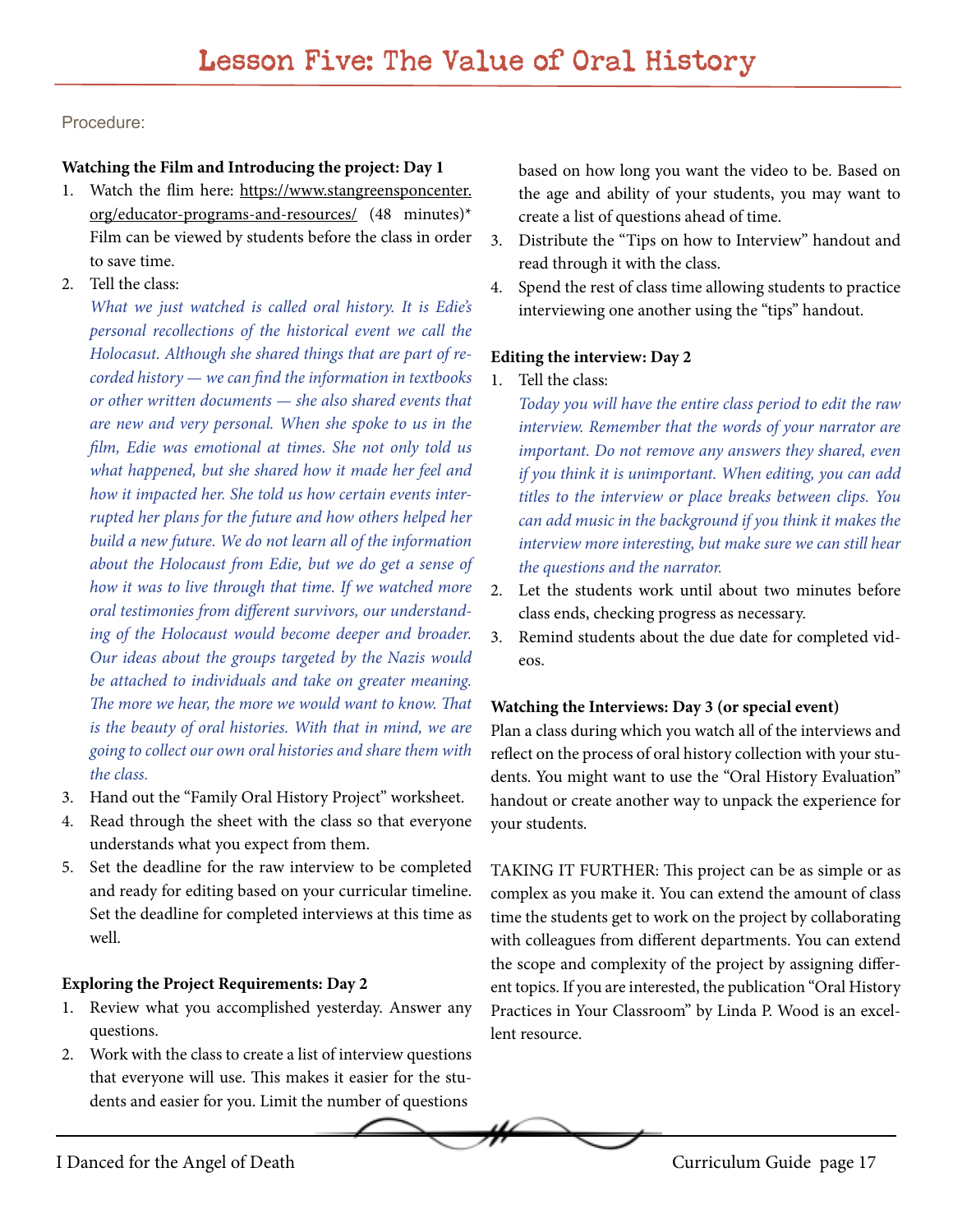# Lesson Six: Victim or Survivor? It's All in the Word

# Overview:

An individual may identify as a victim or survivor simultaneously or at different points during times of trauma and while recovering from that trauma. We often envision a victim as a weak, helpless individual who actively does not fight back. If someone is labelled as a victim, it can imply that the perpetrator holds all the power and is in control of all aspects of the victim's life. To describe someone as a survivor implies that the perpetrator had power and attempted control but never quite succeeded. In this lesson, students will explore the power of these identities and the importance of allowing those who have suffered hurt to determine their own identity.

# Procedures:

#### 1. Opener

Write the following word pairs on the board or a place where the entire class can see them: receive/ earn, retrieve/rescue, collection/accumulation, steal/take

2. Tell the class to look at the word pairs. Ask students to share what the difference is between the words. They can use the word in a sentence to illustrate their point. Each word in the pair implies a different level of personal autonomy:

> To receive something implies less effort than earning it; To retrieve something implies less effort than rescuing it; A collection implies more intention than an accumulation; To steal automatically implies illegal action (except in sports), while to take usually does not.

3. Once the students figure this out, tell them:

*Words are powerful. The words we choose influence many things in our lives and the lives of others. The Nazis knew this and chose very specific words to describe people, places, and actions.*

*When they arrested people for any number of reasons, they called it being put into "protective custody," a phrase which implies safety and order. The opposite was true. Most people put into "protective custody" were imprisoned and tortured.* 

*When speaking about their plans for the Jews, the Nazis referred to it as "the Jewish problem." The opposite was true. The Jews were just normal people. The Nazi hatred was the problem. When the Nazi guards and accountants talked about the number of Jews arriving in the transports, they used the word "pieces." This word allowed them to dehumanize the Jewish people and think of them as objects with no purpose in the world.*

#### *Words are powerful.*

4. Explain that the activity today is going to make us think about our words and how they affect us and those around us. The goal of the activity is to help us choose words that lift up our spirits and the spirits of others.

#### Key Understandings:

- People's words influence the way we feel about ourselves.
- Our words have the power to build up or break down others.

# Key Questions:

- How can I choose words that build up people and groups in my communities?
- How can I get ready to make choices that will help me as I struggle through difficult situations?

Common Core: CCSS.ELA-LITERACY.CCRA.R.4 CCSS.ELA-LITERACY.CCRA.L.5 CCSS.ELA-LITERACY.CCRA.SL.1 CCSS.ELA-LITERACY.CCRA.SL.4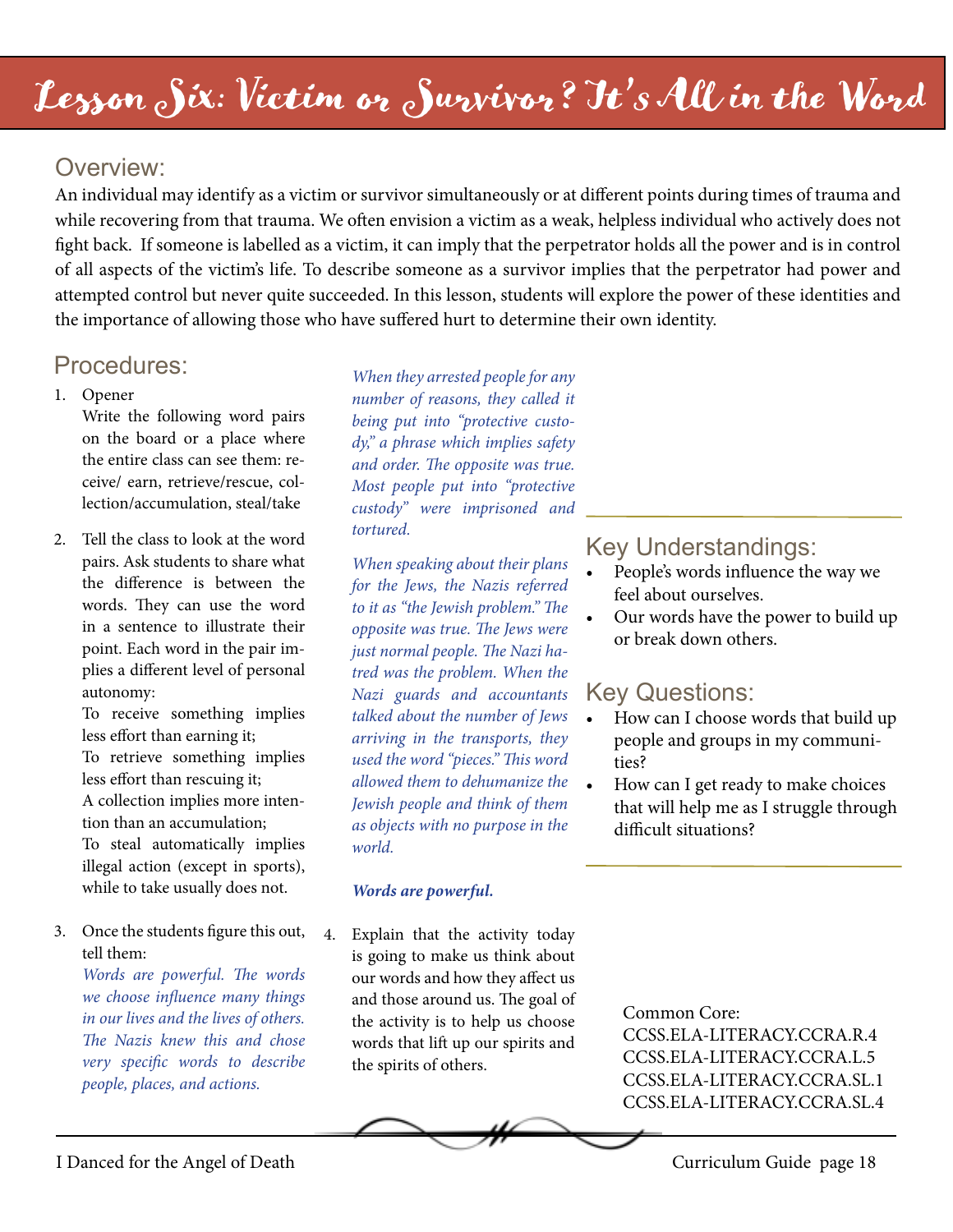#### Activity: The Power of Words

- 1. Read through section A as a class, including the question. Make sure everyone understands the book section and the question. Give time for students to answer.
- 2. Read through section B as a class, including the two questions. For question 1, you might want to use the following to help the students think of their own examples:

A young child buys their favorite ice cream. After they take one or two bites, they trip, and the ice cream falls in the dirt. They burst into tears. Their older sibling says, "Don't be a baby! You can have ice cream another day."

- 3. Once the class answers the questions you can do one of the the following:
- Have the students get into small groups and share their answers.
- Ask for volunteers to share how they answered the different questions.
- Break the class into pairs and have them choose one of the examples to turn into a short skit. If they choose the example from Section A, it is simple. If they choose the example from Section B, the pair will go through the skit twice — once with the original ending and then with the better ending.

#### 4. Wrap up by telling the class: *"I told myself they were the prisoners, not me." "I am a survivor, not a victim." "I have pretty eyes and pretty hands."*

*These are some of the things that Edie repeated to herself during her time of suffering at the hands of the Nazis. Her own words to herself held the power to give her hope and the strength to push on. She surrounded herself with friends who spoke words of hope as well. Today we examined times in our own lives when another person's words either helped us "thrive" or made our suffering a little bit worse. We listened as the people in this room shared similar experiences. I hope you have a better understanding of just how much power our words carry.*

*I challenge you to pay attention to the words you choose throughout the rest of today and tomorrow and the effect they have on those around you.*

*I challenge you to choose to use words that will comfort and lift up the people with whom you talk.* 

*I challenge you to stop yourself if you hear yourself using words that tear down or harm someone - whether the person is there with you or not.*

*I will ask you to report back to me tomorrow, in general, about how easy or difficult this was and how successful you were.*

OPTIONAL USE: Create a "Wall of Words" and have students share affirming and uplifting things they said that made someone smile or feel better. You can have the students use sticky notes or write directly on a large sheet of paper. Encourage students to sign their names - it's OK to be proud of being nice!

Once a week go to the wall and read the newest posts. If the space gets filled, put another sheet over the filled sheet but make sure you can lift the new sheet to read what is underneath. If using sticky notes, remove the old notes and keep them in a box nearby so they can still be read.

TAKING IT FURTHER: ELA/Literature -

- Examine word choices in a story the class is currently reading. Take one or two significant passages and ask the class to replace key words with synonyms that change the meaning of the passage.
- Examine the way in which vocabulary helps readers identify the protagonist and/or antagonist in a story your class is reading. Identify differences in the way the author uses words when the protagonist and/or antagonist is present in the narrative.

Social Studies/History -

- Examine the use of words in a textbook and/or historical primary source. Explore how the choice of words influences the way we read and understand the information.
- Compare two primary sources that cover the same historical topic or event from two different perspectives (the Civil War, the Slave Trade, the French Revolution, etc.). Have students explain how word choice impacts the way the reader understands these events.

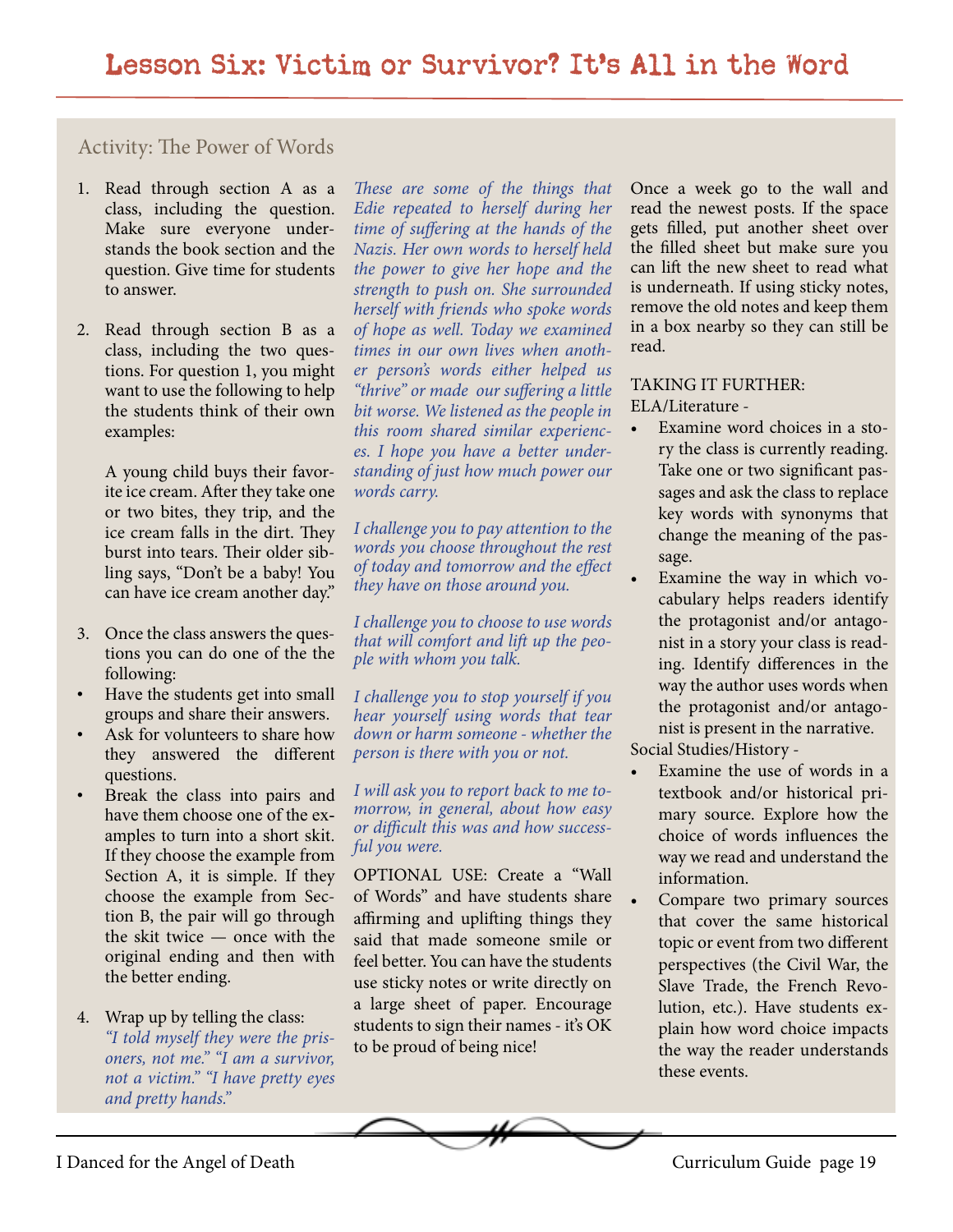### **Vocabulary related to Dr. Edith Eger's Film**

Antisemitism: Prejudice towards, or discrimination against, Jews. Antisemitism was not new to Nazi Germany or Europe; feelings of hatred and distrust of Jews had existed there for centuries.

Appel: (literally "roll call") The time when the camp inmates were forced to stand and be counted by the SS guards. Appel could last anywhere from 30 minutes to three hours and took place in all kinds of weather. It was another way for the Nazis to dehumanize and torture their prisoners.

Billiards: Another name for the game of pool

Couturier vs. "just a tailor": A tailor is a person who makes standard clothing that fits a certain sized person or alters clothing to fit better. A couturier is a person who designs high-end clothing that perfectly fits only one individual. A couturier usually works for the rich and famous.

Death March: The name given to the forced evacuation of prisoners from Nazi concentration and death camps as the Allied forces came closer to those camps. The largest death marches took place during the winter of 1944- 1945 as Russian forces liberated Poland. Prisoners were forced to walk long distances without food and water. If they dropped behind, they were shot. In some instances, Nazi guards shot large numbers of prisoners for no reason at all.

Deportation: The act of being forced to leave where one is living. The Nazis coerced, tricked, and forced prisoners to leave their homes or ghettos, and board cattle cars destined for concentration camps and/or death camps. Prisoners in the overcrowded, unsanitary, cattle cars were given no food or water during the two-four day ride to the camps and many died.

Erudite: Having or showing great knowledge or learning

Goulash: A highly seasoned Hungarian soup or stew of meat and vegetables, flavored with paprika

Goy: A Jewish name for a non-Jewish person

Kapo: An inmate of a Nazi camp who was appointed as a guard to oversee other prisoners. Kapos were often chosen by the SS based on their level of cruelty.

Kristallnacht: German for "night of broken glass," for nation-wide pogroms (anti-Jewish riots) which occurred throughout Germany on November 9 and 10, 1938. This was the first organized, nation–wide, government-sanctioned vandalizing of property belonging to Jews by the Nazis. SA troops smashed store windows, burned synagogues, and beat up Jews in the streets, killing nearly 100 people. 30,000 Jewish men were arrested and imprisoned in Dachau concentration camp, near Munich. Several thousand Jewish women were arrested and sent to local jails. Kristallnacht was followed by a punitive fine to be paid by the Jewish community for the damages done to their own businesses.

Kultured: A person or society that was very high class or civilized, a step above those around them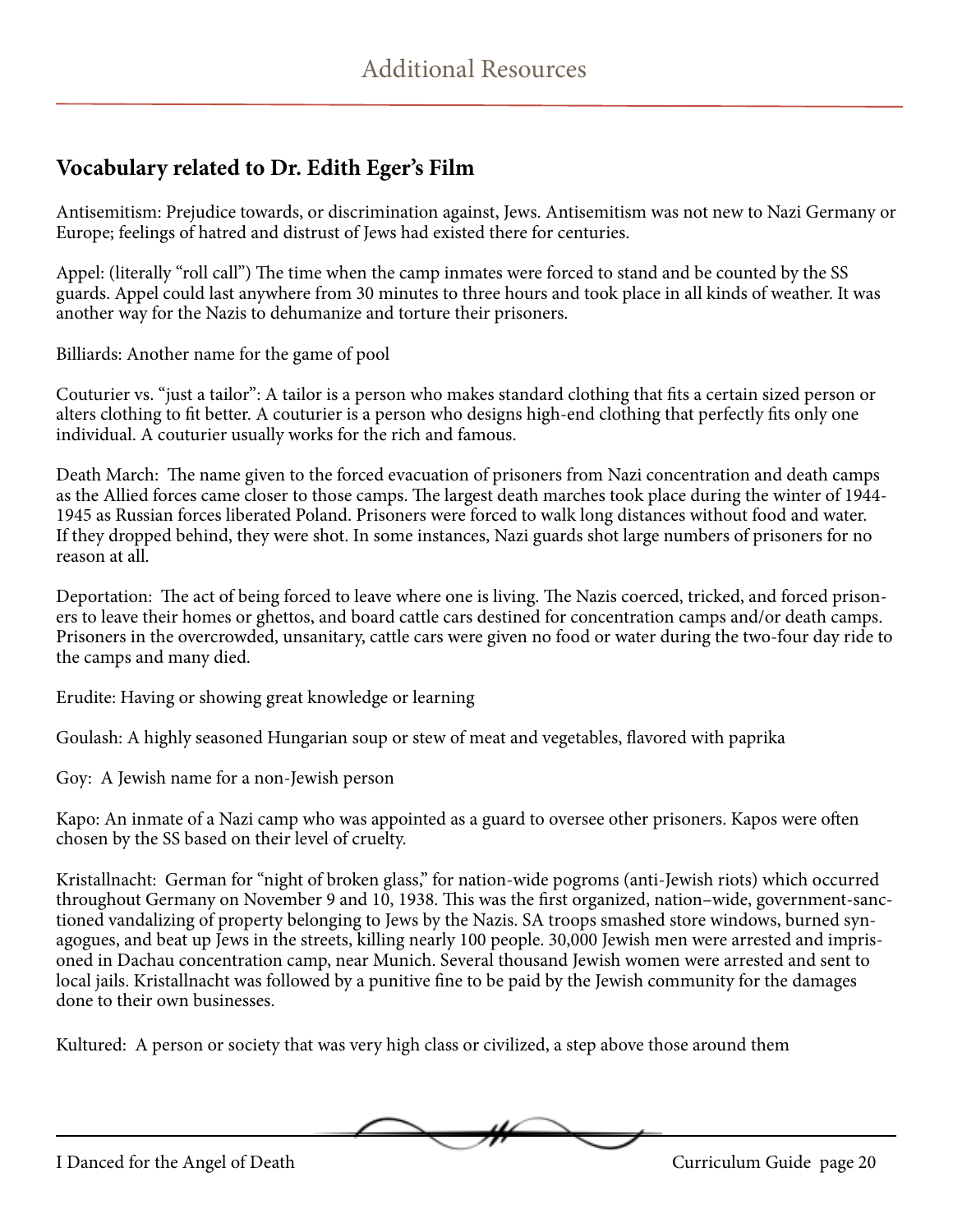#### *Vocabulary Continued*

Liberation: The discovery of the camps by Allied forces who stumbled upon them while pursuing the German army. After liberation many thousands of camp inmates perished because they were too weak to live. Others survived and began looking for family members in vain.

Nazi: The abbreviation for Hitler's political party, the National Socialist German Workers' Party. The Nazi Party was a right-wing, nationalistic, and antisemitic political party formed in 1919 and headed by Adolf Hitler from 1921 to 1945.

Nazi Camp System: A series of outdoor prisons established by the Nazi government. The camps began as a "system of repression directed against political opponents of the Nazi state." The system expanded and came to include prisoner-of-war, transit, concentration, labor, and death camps.

Concentration camp: A place where prisoners were detained without regard to normal procedures of arrest or treatment. These camps were often described by the prisoners as an upside down world where the rules changed at the whims of the guards. Many different groups and individuals were imprisoned in concentration camps: religious opponents, resisters, homosexuals, Jehovah's Witnesses, Roma and Sinti (Gypsies), Poles, and Jews.

Labor camp: A place where prisoners were sent to perform forced labor for the Nazis. Originally, the prisoners worked to build new camps. Eventually, they were forced to do jobs that would support the Nazi war machine or leased out to local industries. Life in these camps was designed to ensure the prisoners were given just enough food and water to do their jobs but not enough to become strong. Edie passes through Mauthausen and ends up at Gunskirchen, which were both labor camps.

Death camp: A place built for the specific purpose of mass murder of the Jews. The first death camp was Chelmno, where killings by gas began in December of 1941. Three other death camps were Treblinka, Sobibor and Belzek. Auschwitz II (Auschwitz/Birkenau) was used as a killing center beginning in spring of 1942.

POW (abbreviation for Prisoner of War) camp: A camp built to specifically hold military prisoners captured during war. Prisoners were underfed, housed in barracks, and sometimes used as forced labor. They received packages from the Red Cross, were allowed mail, and were not slated for extermination. The exception to this were Russian P.O.W.s, who were starved and killed by Nazis as subhuman and racial enemies.

RAF (abbreviation for Royal Air Force): Britain's air force. Formed toward the end of World War I, it was the first independent air force in the world.

Sweatshop: A factory or workshop where people work for low wages for long hours under poor conditions. Sweatshops are common in the clothing industry.

TB hospital: A hospital specifically for people suffering from tuberculosis. These hospitals are necessary because tuberculosis is a highly contagious airborne disease. TB patients spend weeks or months in the hospital during recovery.

Tow-headed: A person with light blonde hair

Yiddish: A language used by Jewish people in central and eastern Europe before the Holocaust

<https://encyclopedia.ushmm.org/content/en/article/nazi-camp-system> <https://www.britannica.com/topic/The-Royal-Air-Force>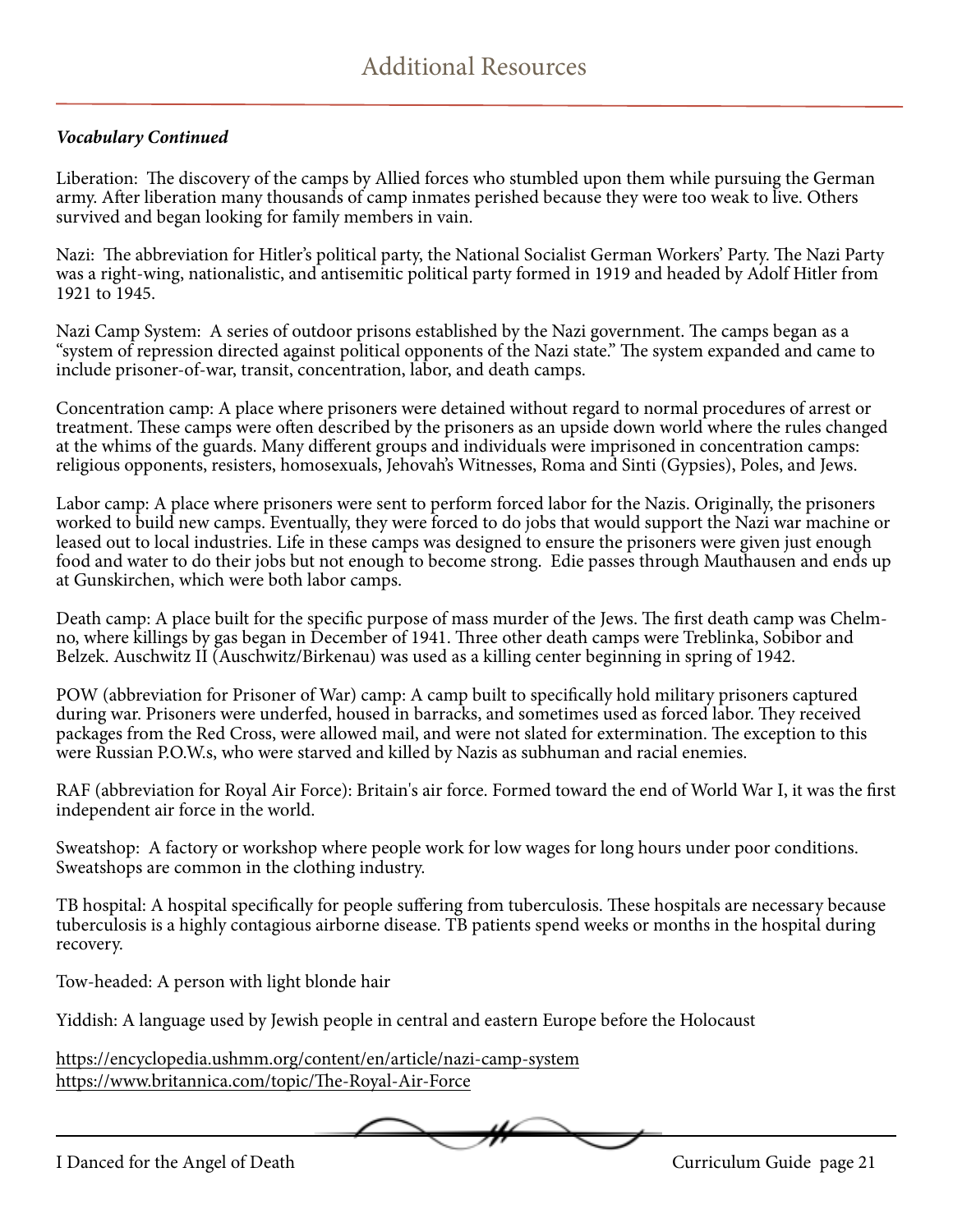#### **Timeline of Dr. Eger's Life**

- 1927 September 29, Edith Elefant is born in Kosice, Hungary (now Slovakia) Her father, Lajos, was a tailor, and her mother, Helen Klein, worked for the Hungarian ministry. She had two sisters, Magda and Klara.
- 1944 Dr. Eger was forced to live in the Košice ghetto (see map) with her parents and Magda, March 1944.
- 1944 They were forced to stay in a brick factory with 12,000 other Jews for a month, April.
- 1944 May, deported to Auschwitz (see map) with her sister, parents, aunts, and uncles to Auschwitz in May,
- 1944 Edith and Magda were consigned to ammunition trains and slave labor, November 1944, including spending time at Mauthausen.
- 1945 Dr. Eger was sent on a death march with her sister Magda to Gunskirchen concentration camp, a distance of about 35 miles.
- 1945 Liberated, on the brink of death, from Gunskirken (see map)
- 1949 Moved to the United States with her daughter and husband
- 1969 Received her B.A. in Psychology from the University of Texas, El Paso
- 1978 Earned a Ph.D. in Psychology in 1978
- 2017 Published book, "The Choice: Embrace the Possible," and won both the 2017 National Jewish Book Award and 2018 Christopher Award.
- 2020 Published book, "The Gift: 12 Lessons to Save Your Life"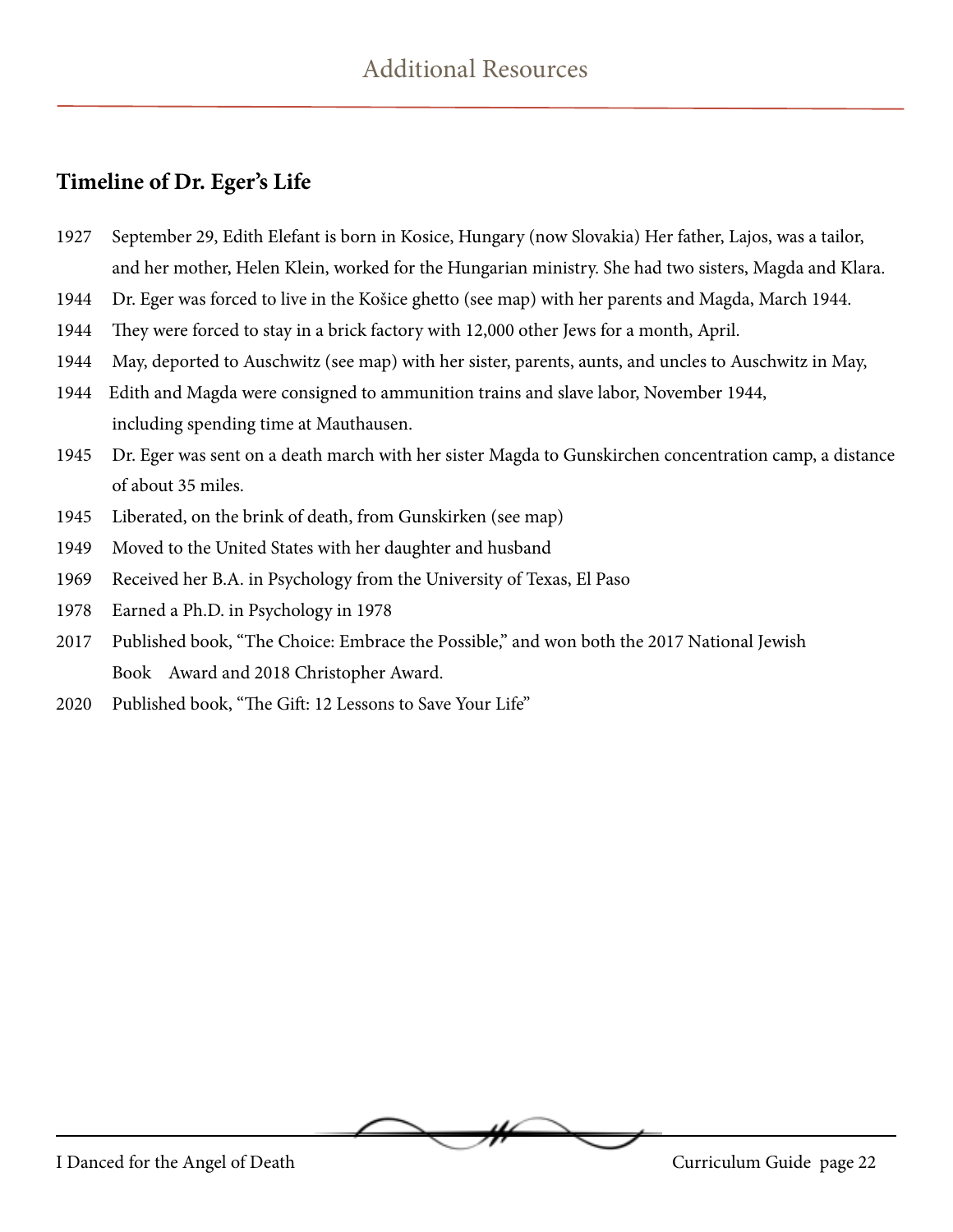# Additional Resources

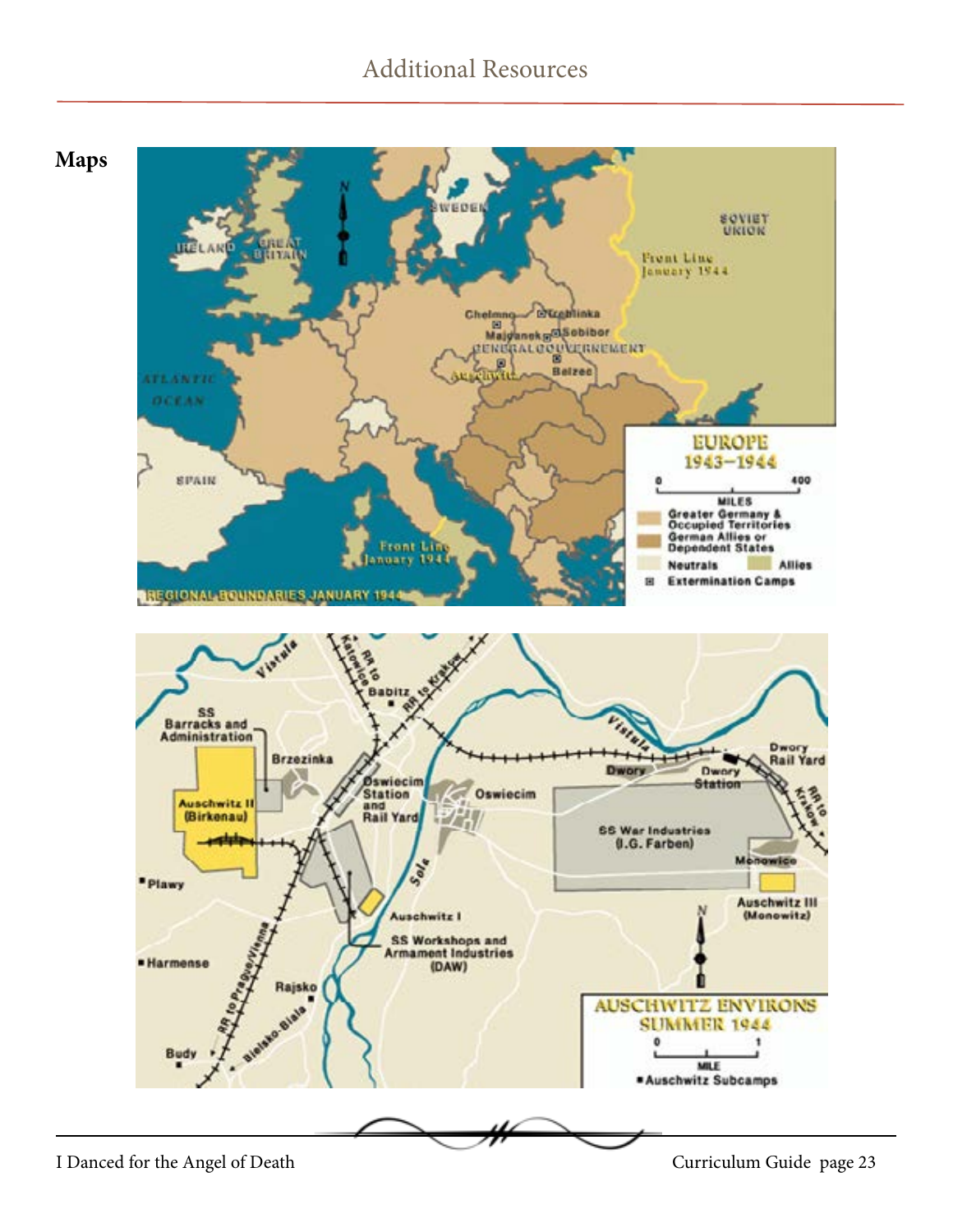#### **Maps**